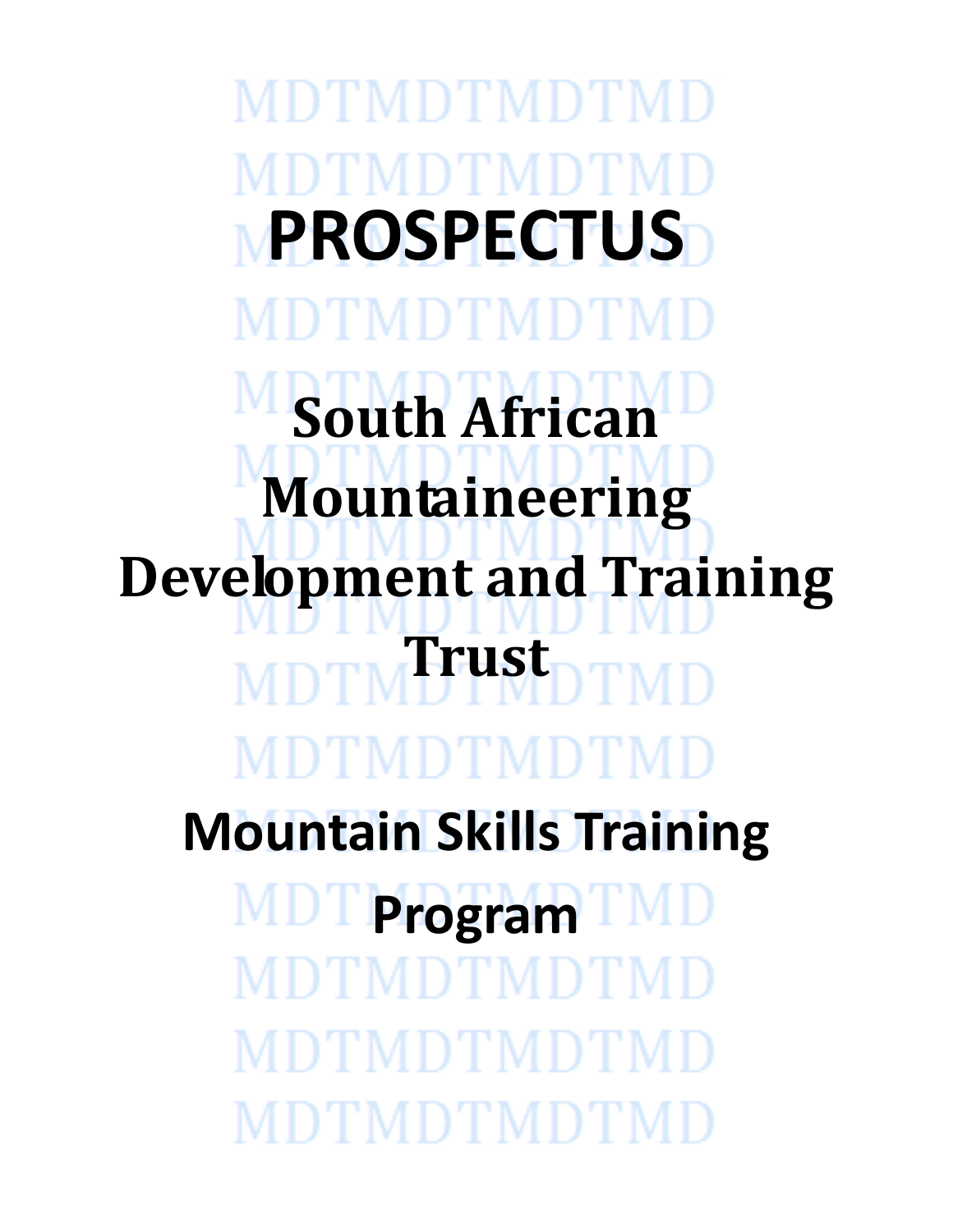# **Table of Contents**

| The duration of training, consolidation and assessment for each award is as follows: 21 |  |
|-----------------------------------------------------------------------------------------|--|
|                                                                                         |  |
|                                                                                         |  |
|                                                                                         |  |
|                                                                                         |  |
|                                                                                         |  |
|                                                                                         |  |
|                                                                                         |  |
|                                                                                         |  |
|                                                                                         |  |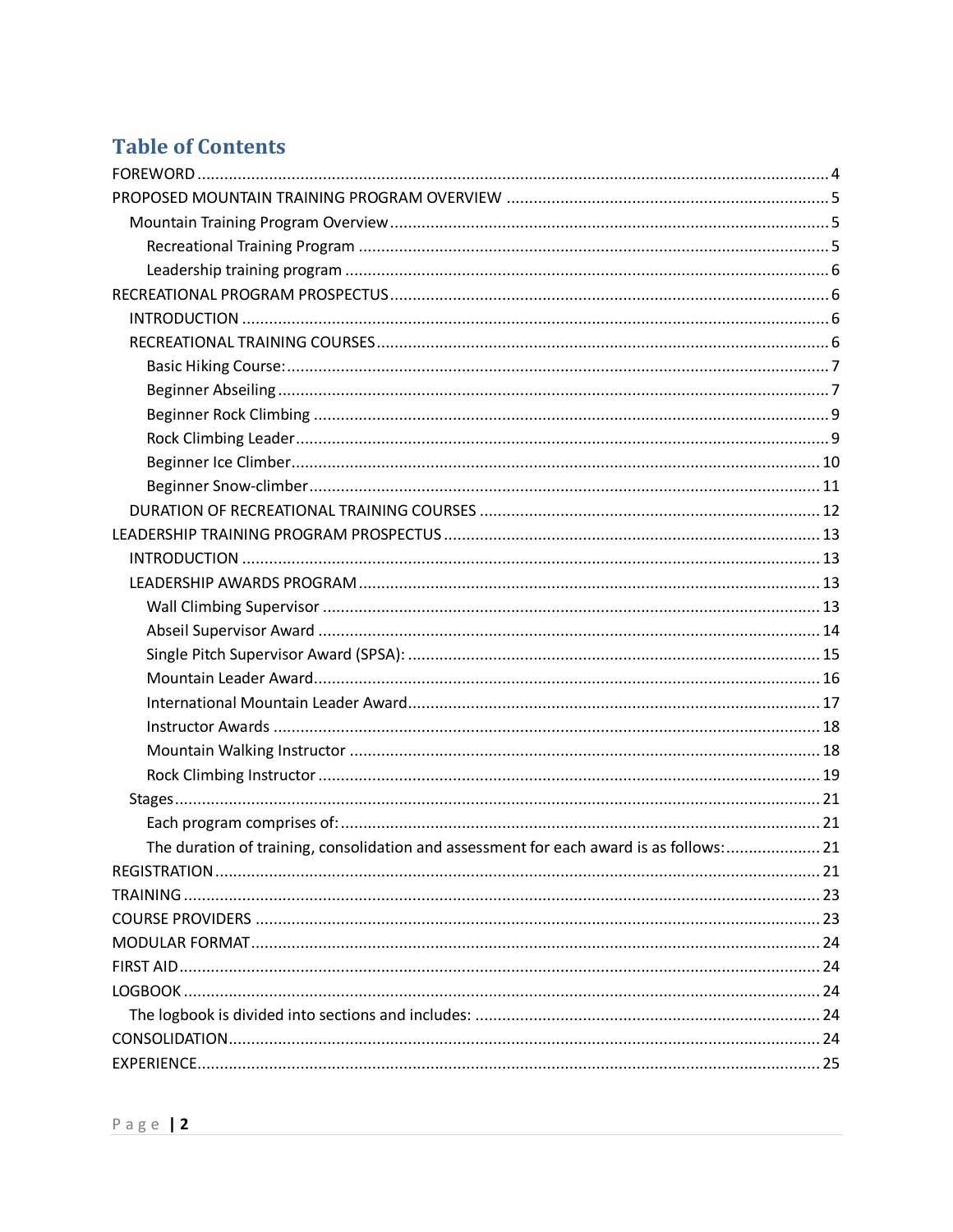| The Director of Assessment will endorse the candidate in one of three ways:  25 |  |
|---------------------------------------------------------------------------------|--|
|                                                                                 |  |
|                                                                                 |  |
|                                                                                 |  |
|                                                                                 |  |
|                                                                                 |  |
|                                                                                 |  |
|                                                                                 |  |
|                                                                                 |  |
|                                                                                 |  |
|                                                                                 |  |
|                                                                                 |  |
|                                                                                 |  |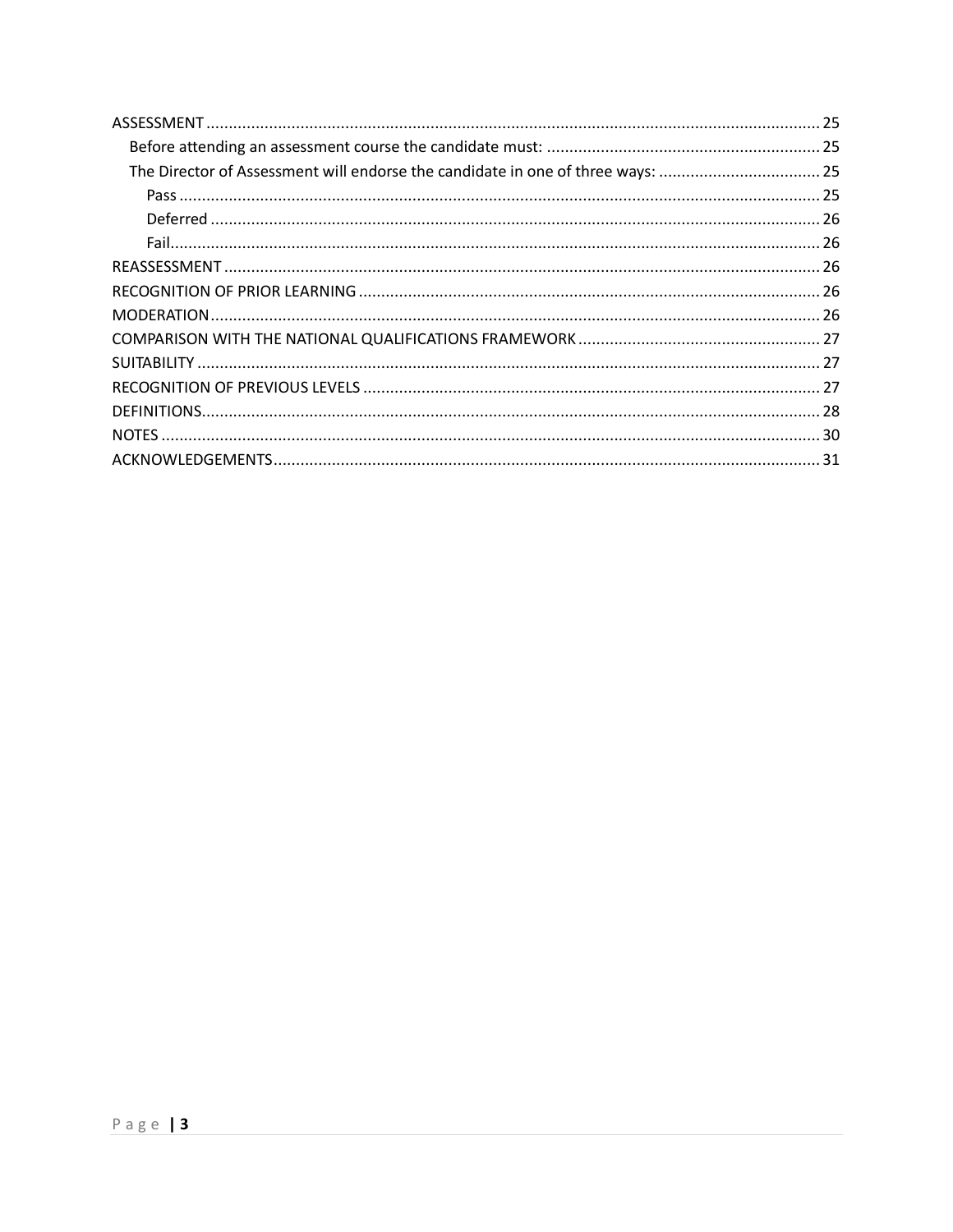# <span id="page-3-0"></span>**FOREWORD**

The South African Mountaineering Development and Training Program (MDT), was established in 1994 to develop and maintain nationally recognised standards for the many clubs, organisations and individuals active in mountain related activities.

The program, managed by the South African Mountaineering Development and Training Trust, a legally constituted body registered with the master of the Supreme Court, coordinates and administers the functioning of the National Training Program.

Training and or assessment courses run by Service Providers approved and accredited by the National Management Committee.

Since its introduction, the program has gained the support of the many professional, semiprofessional and voluntary guides, leaders and instructors active in South Africa's mountains as well as the World Mountaineering Federation (UIAA).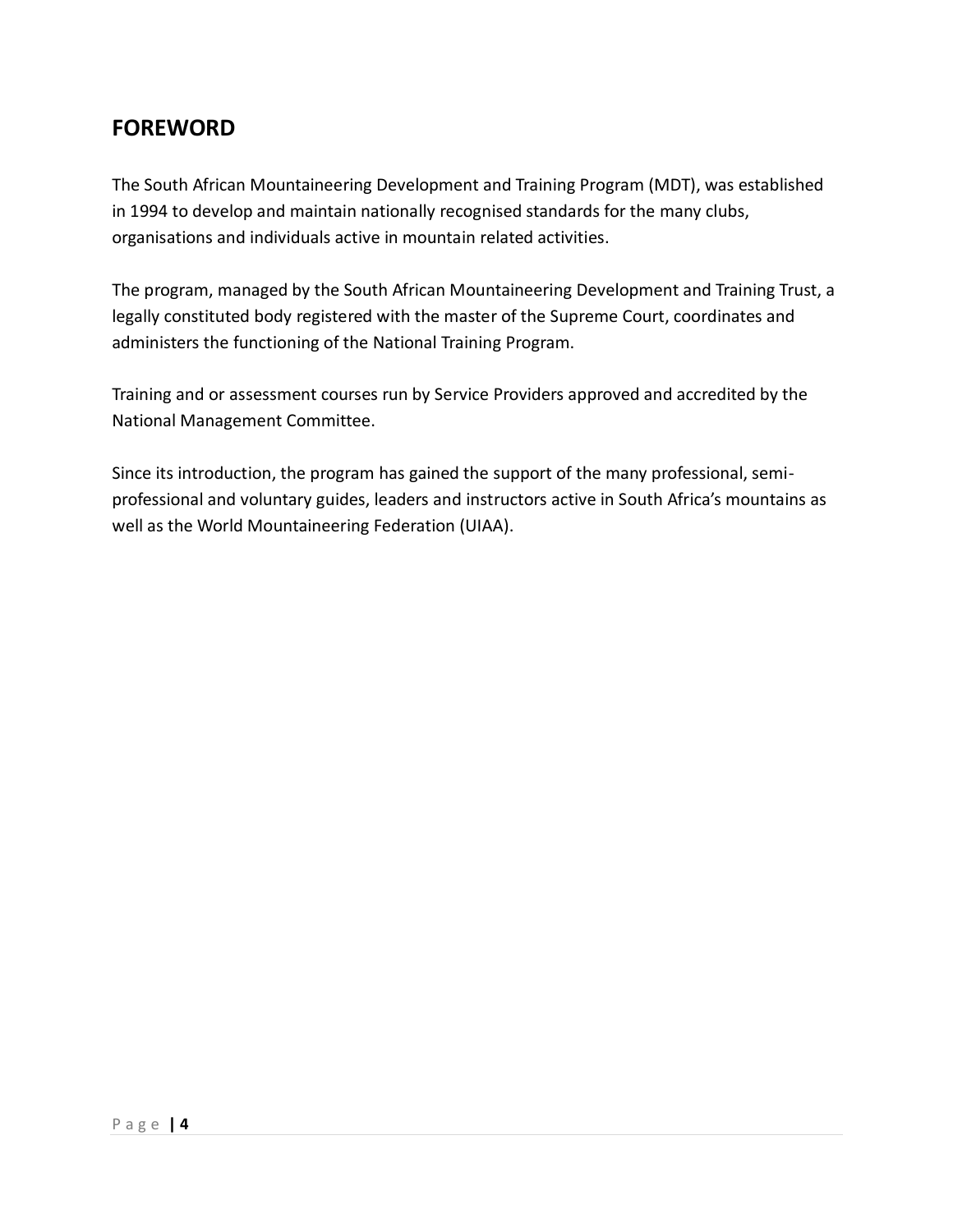# <span id="page-4-0"></span>**PROPOSED MOUNTAIN TRAINING PROGRAM OVERVIEW**

# <span id="page-4-2"></span><span id="page-4-1"></span>**Mountain Training Program Overview Recreational Training Program**

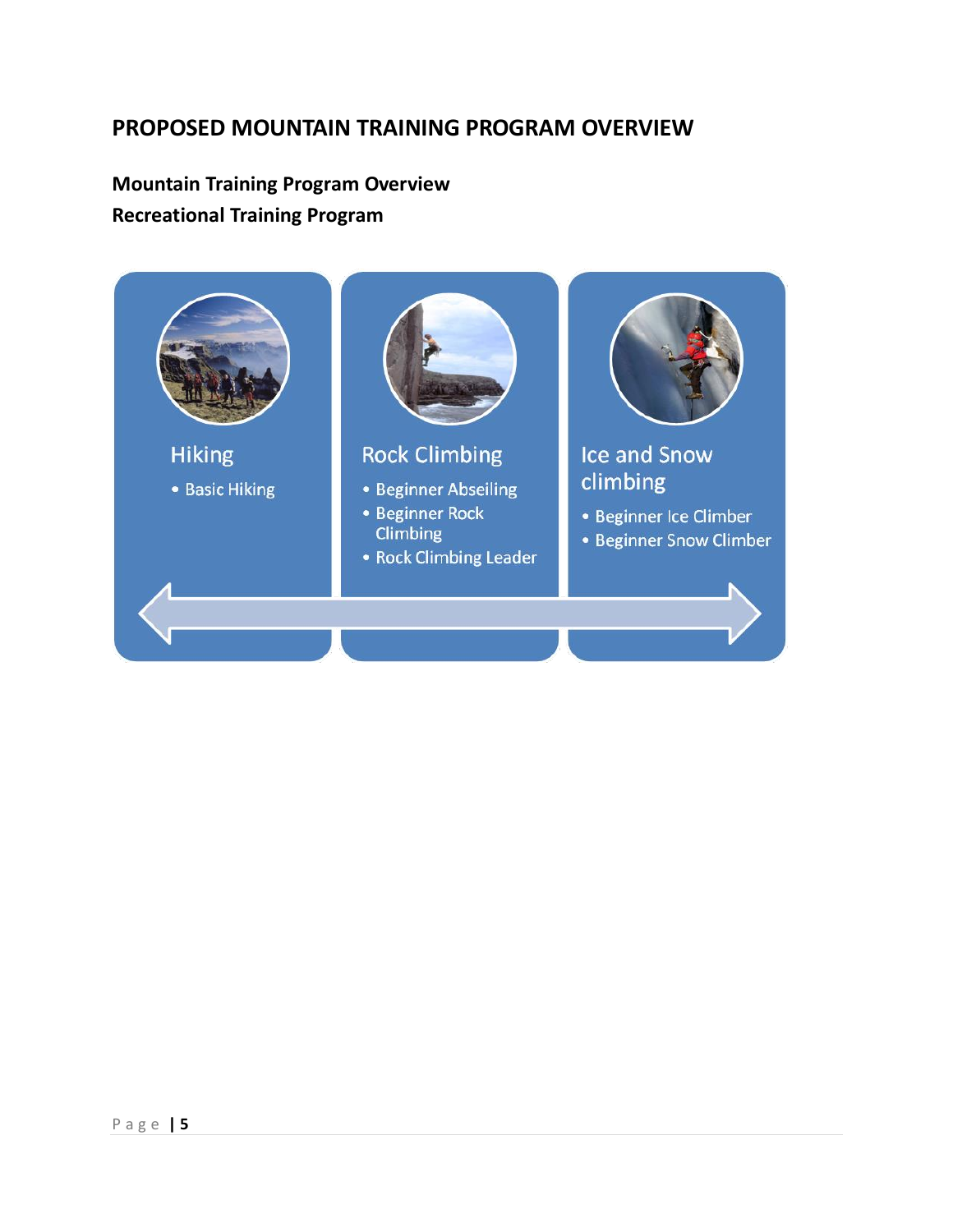# <span id="page-5-0"></span>**Leadership training program**



# <span id="page-5-1"></span>**RECREATIONAL PROGRAM PROSPECTUS**

# <span id="page-5-2"></span>**INTRODUCTION**

The recreational program is primarily concerned with good personal recreational practice, resulting to the safe enjoyment of the activity. It does not include leadership skills nor is it intended as a leader training program.

There is no assessment included in this section of the MDT program, and as such no certification will occur at these levels.

Participation in these courses will be logged in the candidates' logbook by the Course Provider and the MDT Administration will issue a MDT registration number.

Some of these courses, as indicated, are recommended as feeder courses for the Leadership Training Program.

# <span id="page-5-3"></span>**RECREATIONAL TRAINING COURSES**

The recreational program provides training in six partial courses for those who wish to partake personally in a recreational context in these activities. They are suitable for individuals who have no or little prior experience of the activity and are aimed at recreational participation only.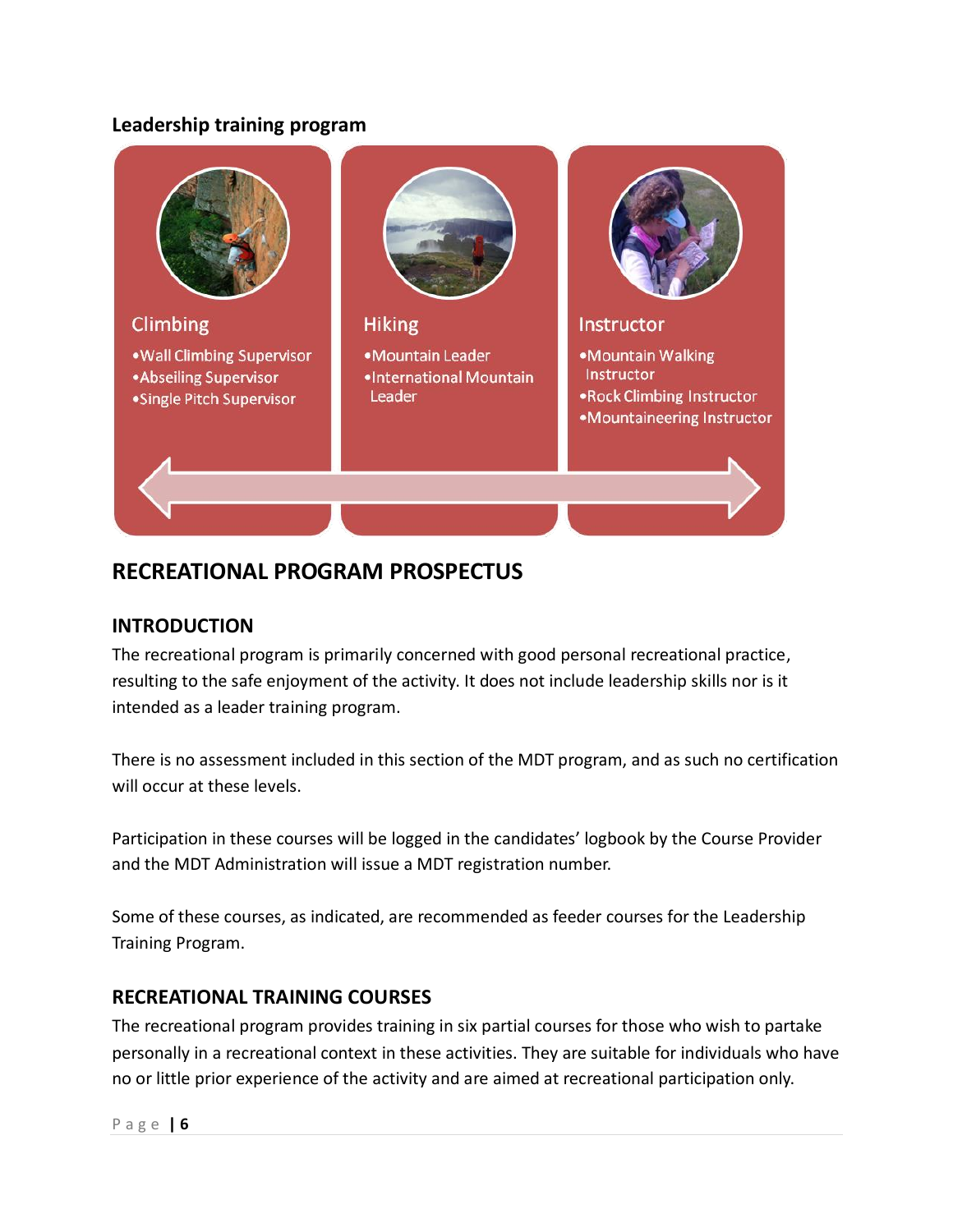# <span id="page-6-0"></span>**Basic Hiking Course:**

(Feeder course for the Mountain Leader Award)

## **Duration:** 3 days

The Basic Hiking Course is a personal recreational training course, which provides training for those who wish to learn to hike on trails or on very easy off trail areas, safely.

## **The course covers:**

- Equipment & packing
- Basic navigation
- Nutrition
- Camp craft
- Basic weather
- Common hazard avoidance
- Emergency procedures

#### **The course does not cover:**

- Expedition skills
- Off Trail navigation
- Improvised rescue
- Steep terrain
- River crossings
- The supervision or leadership of other hikers

## <span id="page-6-1"></span>**Beginner Abseiling**

(Feeder course for the Abseil Supervisor Award Course)

The Abseil personal recreational training course provides training for those who wish to learn to abseil safely.

## **Duration 2:** days

## **The course covers:**

- Knowledge of equipment
- Setting up a fixed line and retrievable abseil

#### P a g e **| 7**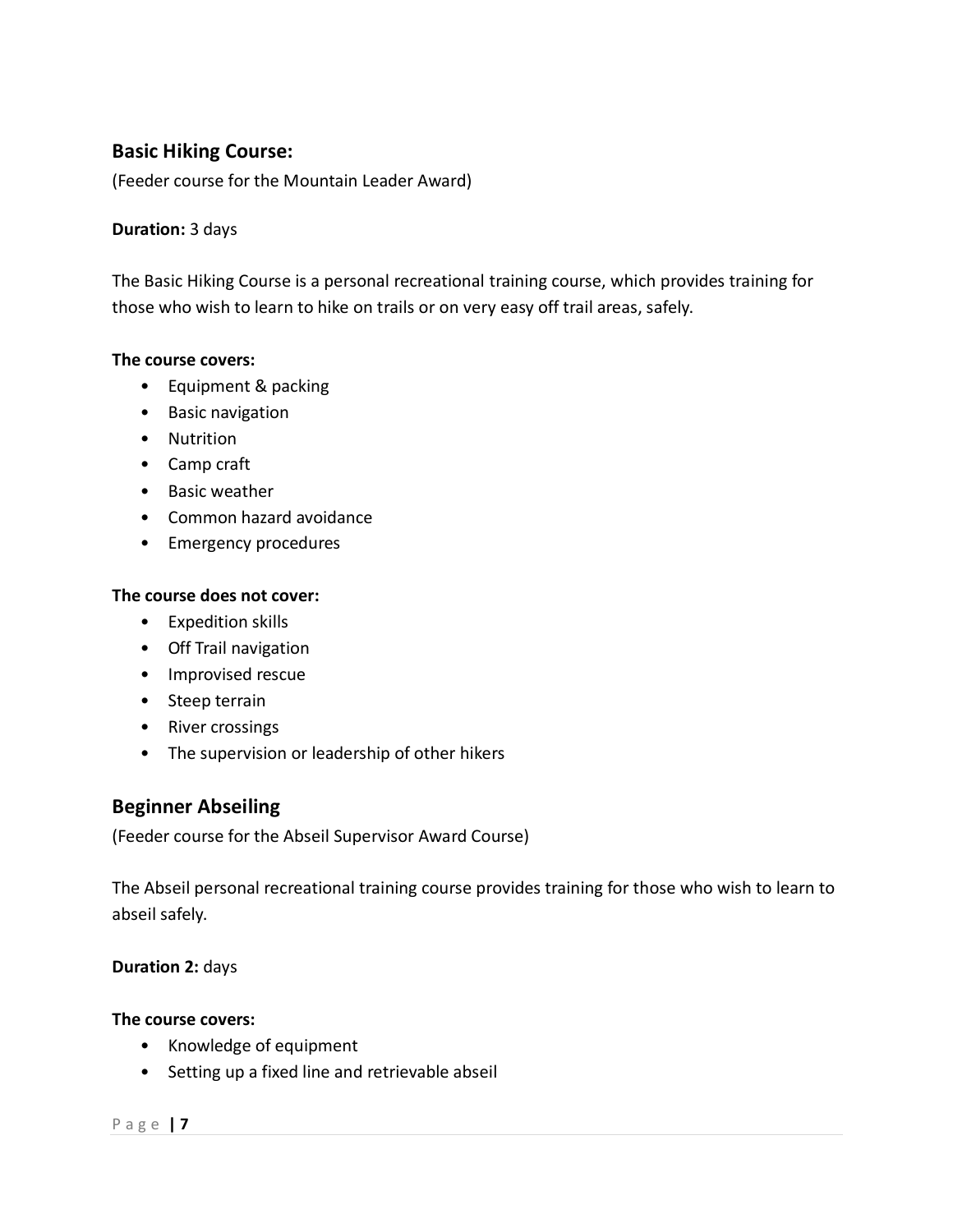- Preparing to abseil
- Abseiling and self belay
- Basic problem solving

## **The course does not cover:**

- The skills needed to approach and retreat from mountain crags
- Access to any location where escape is not easily possible from the top and the bottom of the abseil site
- Re-leasable abseils.
- Multiple abseils, or abseils that involve intermediate stances
- <span id="page-7-0"></span>• The supervision or leadership of other abseilers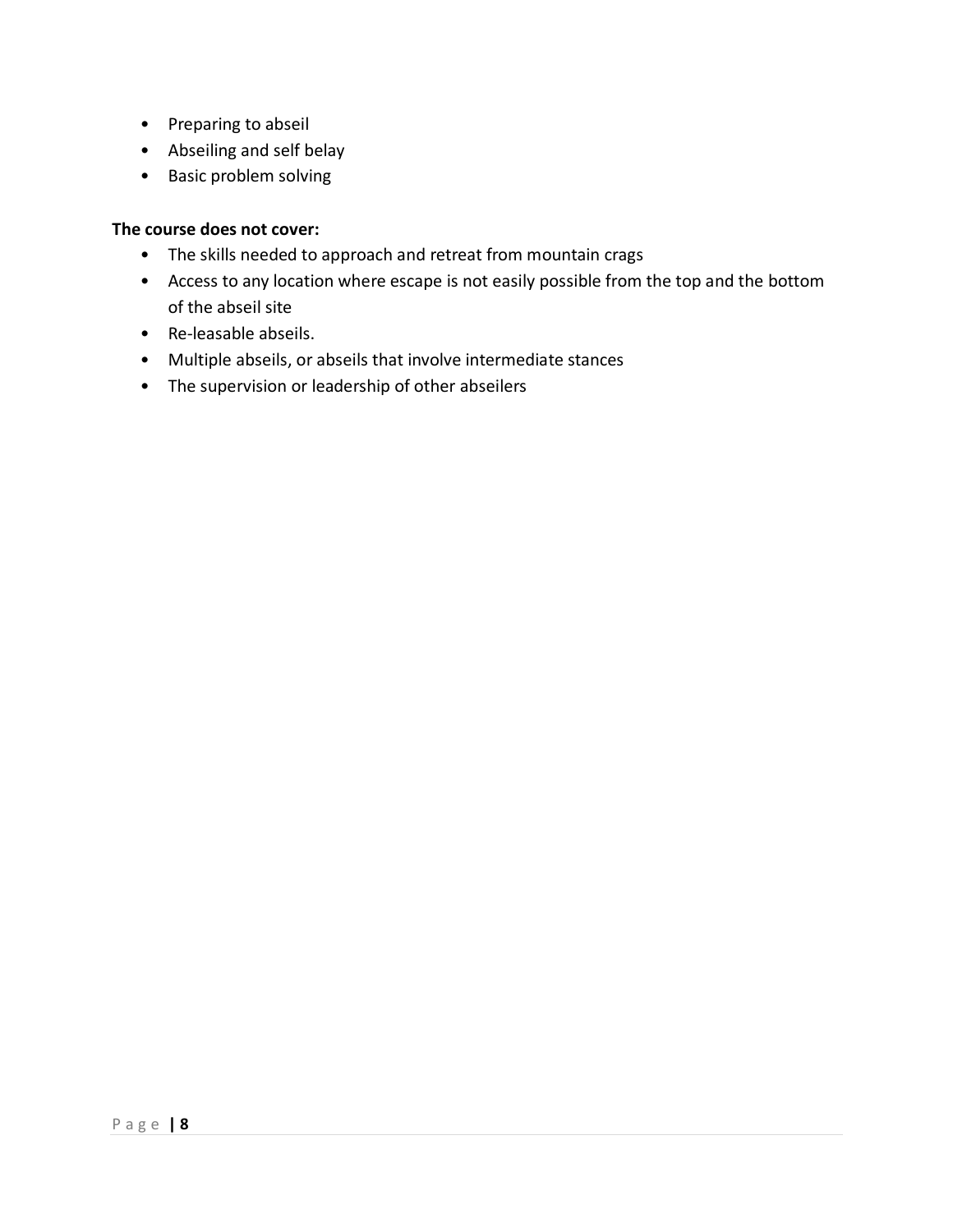# **Beginner Rock Climbing**

(Feeder course for Single Pitch Supervisor Award)

The Beginner Rock Climbing Course is an introductory personal recreational training course, which provides training for those who wish to be introduced to the sport of rock climbing. The course covers both Traditional and Sport climbing skills.

## **Duration:** 2 days

## **The course covers:**

- Basic knowledge of equipment
- Seconding of Traditional and Sport climbs
- Types of climbing activities
- Terminology in climbing
- Knots and tying in
- Basic movement on rock
- Basic belay skills
- Basic abseiling
- Basic problem solving

## **The course does not cover:**

- The skills needed to approach and retreat from mountain crags
- Access to any location where escape is not easily possible from the top and the bottom of the climbing site
- Multi pitch climbing skills
- Improvised rescue skills
- The supervision or leadership of other climbers

# <span id="page-8-0"></span>**Rock Climbing Leader**

(Feeder Course for the Rock Climbing or Mountaineering Instructor Award)

The Rock Climbing Lead Course is a personal recreational training course which provides training for those who wish to learn to lead climb. The course covers both Sport and Traditional climbing in a single and multi-pitch context.

**Duration:** 3 days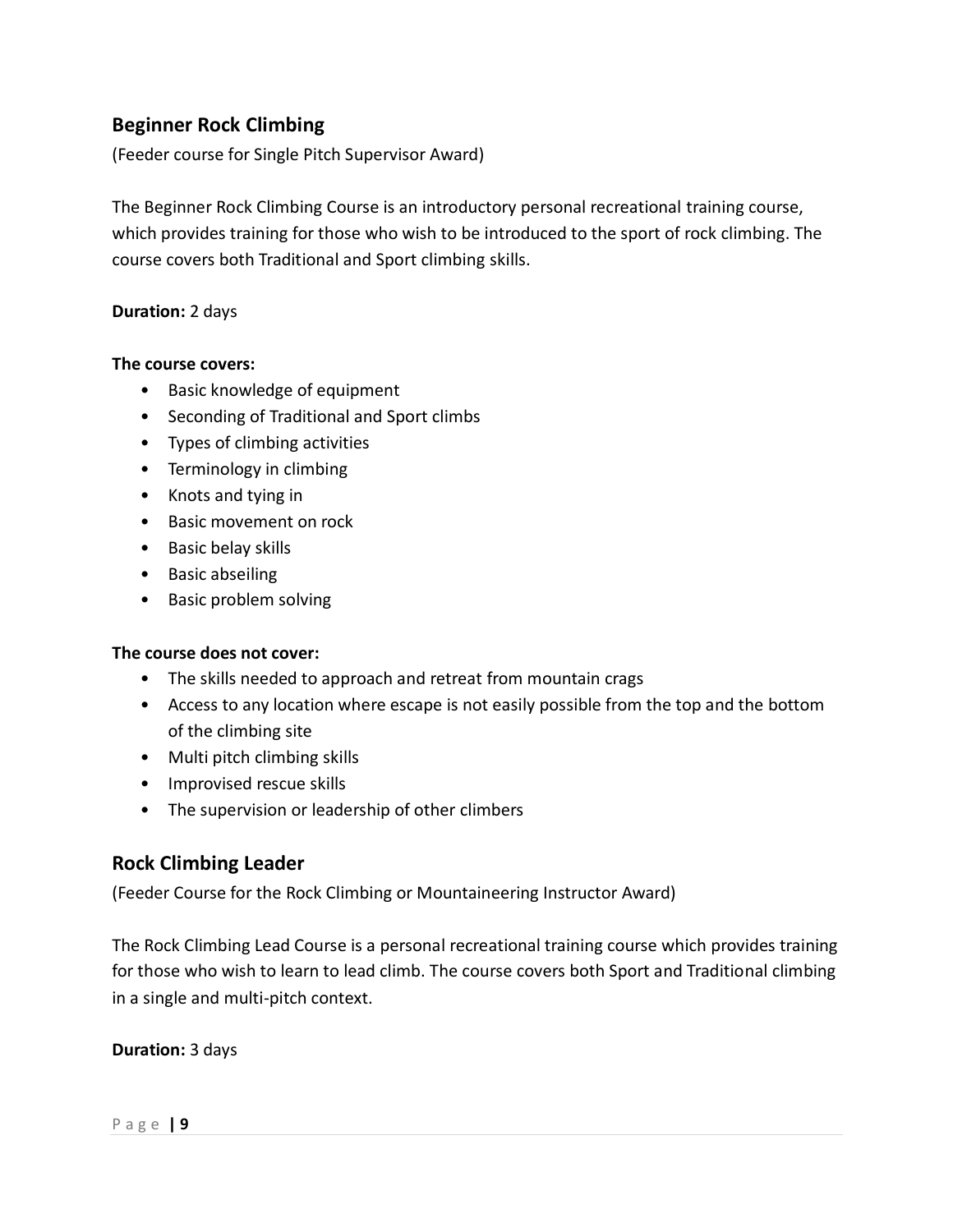#### **The course covers:**

- Access & the environment
- Knowledge of, selection and placing protection equipment, including multi-point anchors
- The science of climbing, including impact forces and fall factors
- Route finding
- Lead climbing
- Multi pitch climbing including single and double rope techniques
- Escaping/retreat from multi pitch routes
- Avoiding and solving common problems
- Rope management, knots, running belays
- Basic Emergency Procedures

## **The course does not cover:**

- The skills needed to approach and retreat from mountain crags
- Access to any location where escape is not easily possible from the top or bottom of the climbing site
- The supervision or leadership of other climbers
- Aid climbing

# <span id="page-9-0"></span>**Beginner Ice Climber**

(Feeder Course for Mountaineering Instructor)

The Beginner Ice Climber Course is a personal recreational training course, providing training for those who wish to learn to climb single and multi pitch ice routes.

## **Duration:** 3 days

## **The course covers:**

- Ice climbing equipment and care
- Introduction to placing ice protection equipment, including multi-point anchors
- Route finding
- Ice climbing grading systems
- Seconding ice climbs
- Introduction to lead climbing
- Easy multi pitch climbing, including single, twin and double rope techniques
- Escape/retreat from multi-pitch ice routes
- Emergency procedures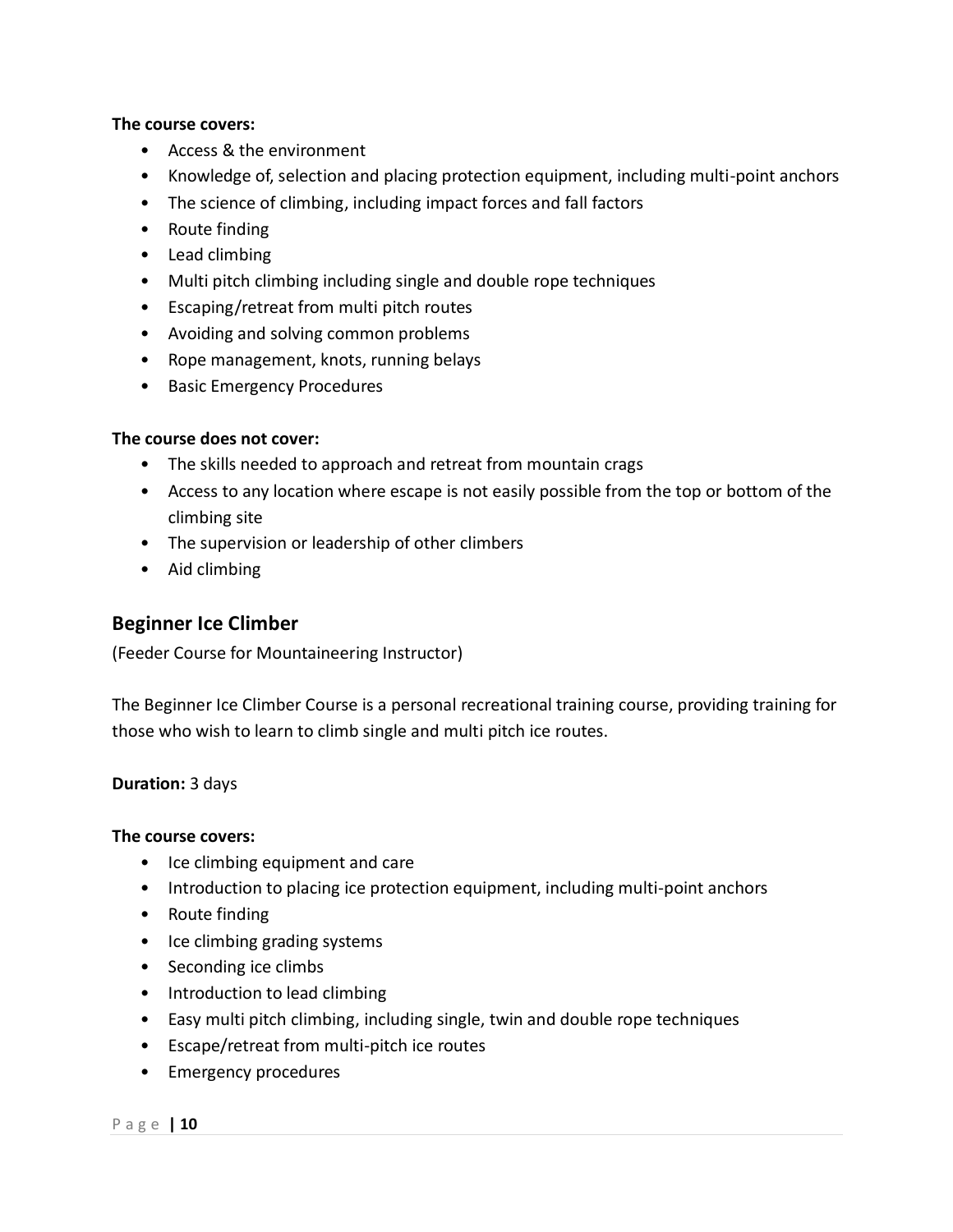## **The course does not cover:**

- Alpine skills; such as glacial travel, avalanche awareness, twin rope techniques
- Hiking skills; such as navigation and weather patterns
- The supervision or leadership of other climbers

## <span id="page-10-0"></span>**Beginner Snow-climber**

(Feeder Course for Mountaineering Instructor Award)

The Beginner Snow-climber Course is a personal recreational training course which provides training for those who wish to learn to climb snow climbs and snow gullies on the African continent.

## **Duration:** 3 days

## **The course covers:**

- Snow climbing equipment and care
- Introduction to placing and building snow belays
- Properties of the snow pack
- Snow climbing grading systems
- Seconding ice climbs
- Introduction to lead snow climbing
- Moving together in a roped party
- Escape/retreat from snow climbs
- Snow hole shelters and bivvies
- Emergency procedures
- Introduction to high altitude health problems and their avoidance

## **The course does not cover:**

- Alpine skills such as glacial travel, avalanche awareness, crevasse rescue
- Hiking skills such as navigation and weather patterns
- The supervision or leadership of other climbers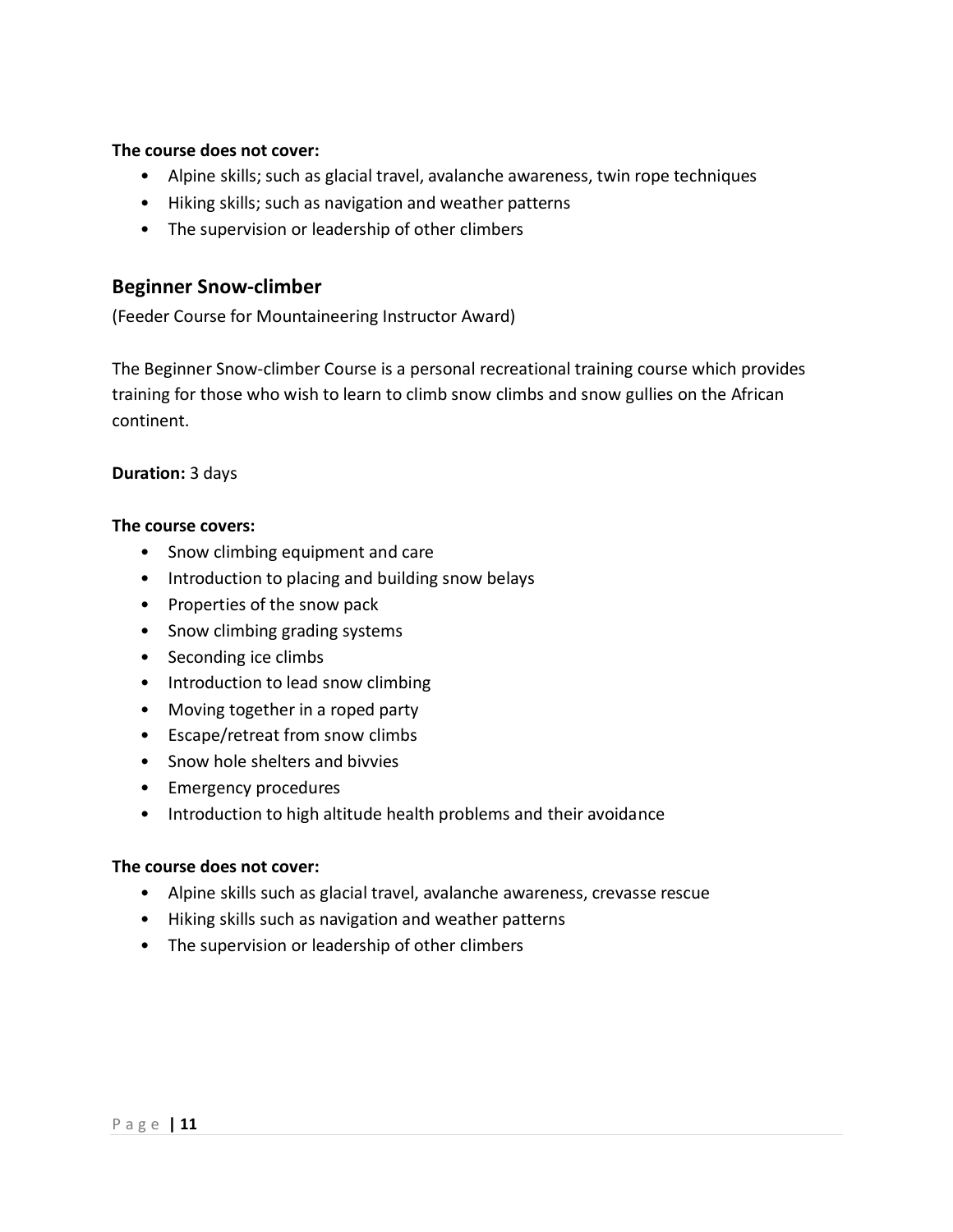# <span id="page-11-0"></span>**Basic Kloofing (Canyoning, Canyoneering)**

(Feeder course for Kloofing Leader Award)

The Beginner Canyoneer Course is an introductory personal recreational training course, which provides training for those who wish to be introduced to the sport of canyoneering (canyoning / kloofing) kloofing.

**Prerequisite:** This course requires personal skills equivalent to someone who has completed the both the BEGINNER ABSEILING and BASIC HIKING course. It also requires that participants be able to swim confidently in black water while wearing shoes.

## **Duration:** 3 days

## **The course covers:**

- Basic knowledge of equipment
- The kloofing environment and its terminology
- Kloofing hazards
- Emergency preparedness
- Kloofing equipment
- Preparation for a kloofing trip
- Walking, wading and scrambling in kloof
- Kloof swimming techniques
- Jumping into water
- Basic abseiling in kloofs
- Emergency procedures

## **The course does not cover:**

- The skills needed to approach and retreat from mountain crags
- Kloof exploration skills
- Improvised rescue skills
- The supervision or leadership of other participants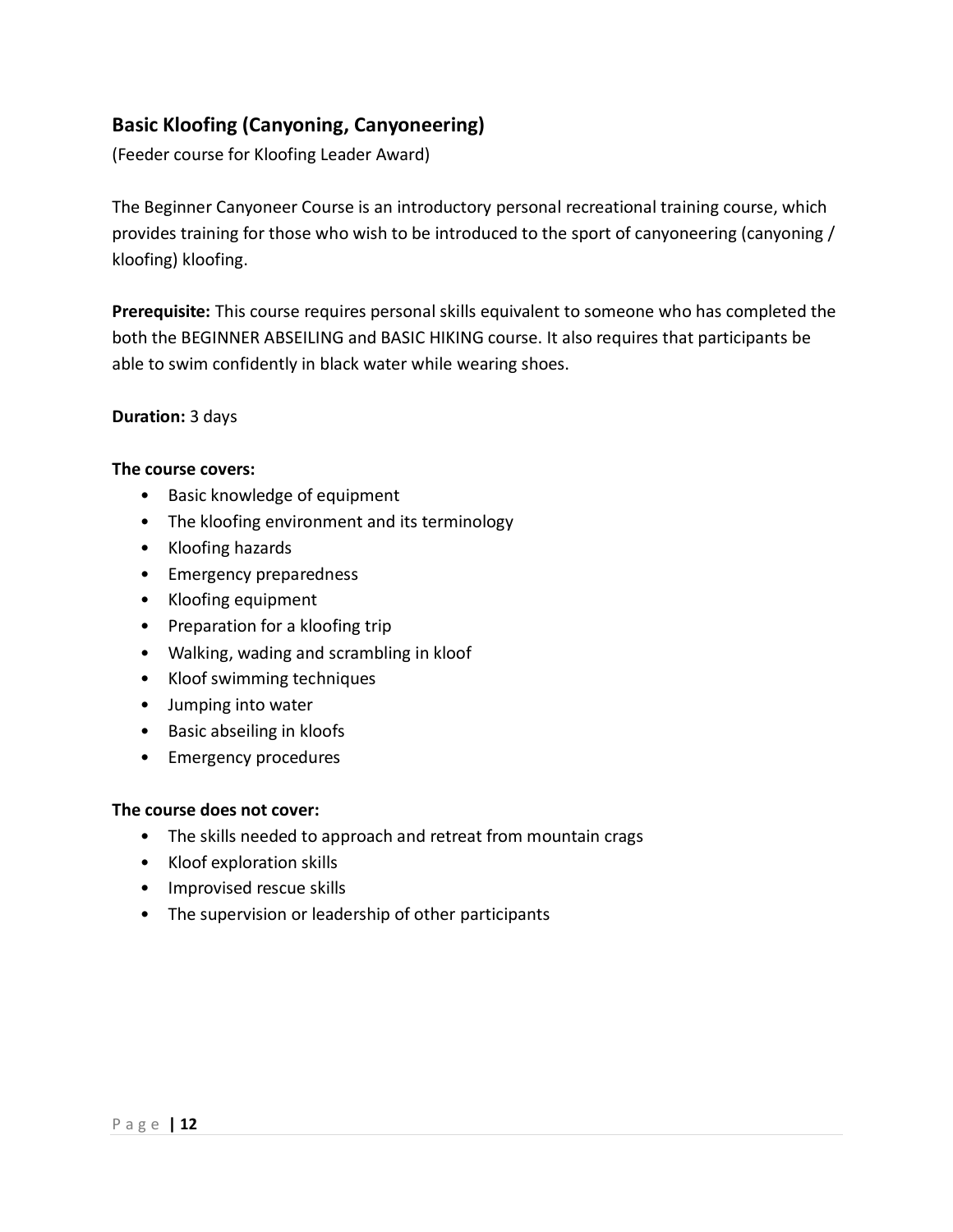# **DURATION OF RECREATIONAL TRAINING COURSES**

| <b>Course</b>                 | <b>Duration</b> | Age | <b>Instructor Qualification</b> |
|-------------------------------|-----------------|-----|---------------------------------|
| <b>Basic Hiking</b>           | 3 days          | 14  | MWL/KIA                         |
| <b>Beginner Abseiling</b>     | 2 days          | 14  | RCI / MIA / KIA                 |
| <b>Beginner Rock climbing</b> | 2 days          | 14  | RCI/MIA                         |
| <b>Rock climbing Leader</b>   | 3 days          | 16  | RCI/MIA                         |
| <b>Beginner Ice climber</b>   | 3 days          | 16  | <b>MIA</b>                      |
| <b>Beginner Snow climber</b>  | 3 days          | 16  | <b>MIA</b>                      |
| <b>Basic Kloofing</b>         | 3 days          | 16  | <b>KIA</b>                      |

# <span id="page-12-0"></span>**LEADERSHIP TRAINING PROGRAM PROSPECTUS**

## <span id="page-12-1"></span>**INTRODUCTION**

The program is primarily concerned with good leadership practice, resulting to the safe enjoyment of the activity. Courses are not intended as basic skills training for people who have little or no experience in the activity. These courses are intended to train "mountain leaders" and as such they are expected to already have substantial personal recreational experience in the activity or have attended an appropriate MDT Recreational Training Course.

Completion of a training course alone, without taking an assessment course, is not a qualification in itself, although it may be of considerable benefit to the trainee in their personal recreational capacity.

# <span id="page-12-2"></span>**LEADERSHIP AWARDS PROGRAM**

The program provides training and assessment in nine partially independent awards for those who are in a position of responsibility in each discipline. They are suitable for individuals working in a voluntary capacity. The separate awards cover:

# <span id="page-12-3"></span>**Wall Climbing Supervisor**

The Wall Supervisor Award provides training and assessment for those who supervise bolted top-rope and leader rock climbing on artificial walls and easily accessible natural crags.

## **Duration:** 2 days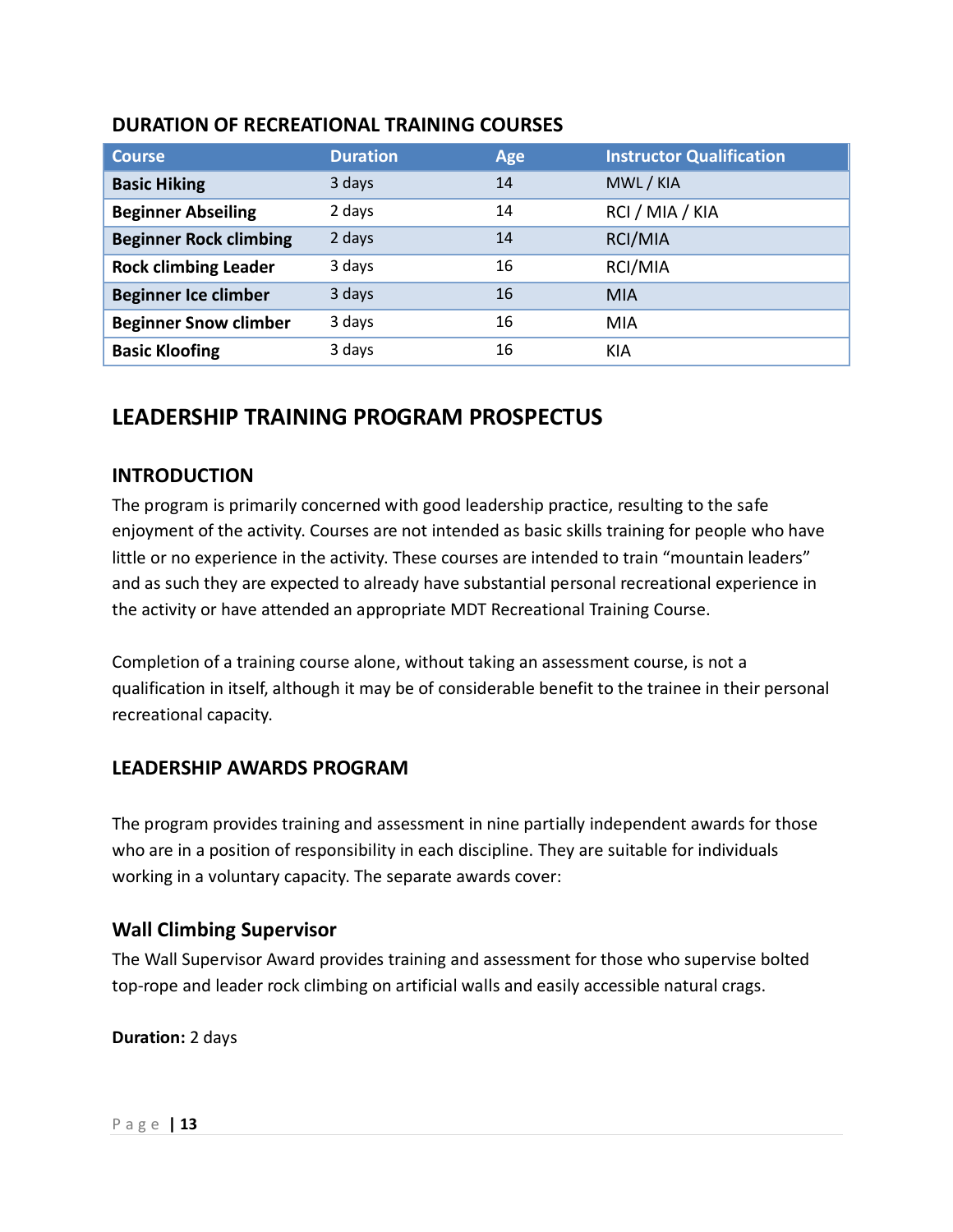## **Assessment:** 1 day

If the pupil can show extensive prior experience and competence during the course, the instructor may proceed directly into a RPL assessment.

## **The award covers:**

- Belay techniques
- Artificial (bolted) anchor points
- Supervising top roping
- Supervising bottom roping
- Supervising bolted lead climbing
- Rock climbing grading systems
- Supervising bouldering
- Rope types and uses, and equipment care
- Personal abseiling
- Escaping the system
- Basic understanding Fall factors or impact forces in the safety chain
- Top rope anchors using bollards, trees, bolts and spikes

## **The Award does not cover:**

- The skills needed to approach and retreat from mountain crags
- Multi-pitch rock climbing
- Access to any location where escape is not easily possible from the top and the bottom of a climb
- The use of traditional anchors
- The skills required to supervise a group abseiling

# <span id="page-13-0"></span>**Abseil Supervisor Award**

## **Duration:** 4 days

## **Assessment:** 1 day

If the pupil can show extensive prior experience and competence during the course, the instructor may proceed directly into a RPL assessment.

The Abseil Supervisor Award provides training and assessment for those who are in a position of responsibility while supervising abseiling up to and not exceeding 140 meters.

## **The award covers:**

#### P a g e **| 14**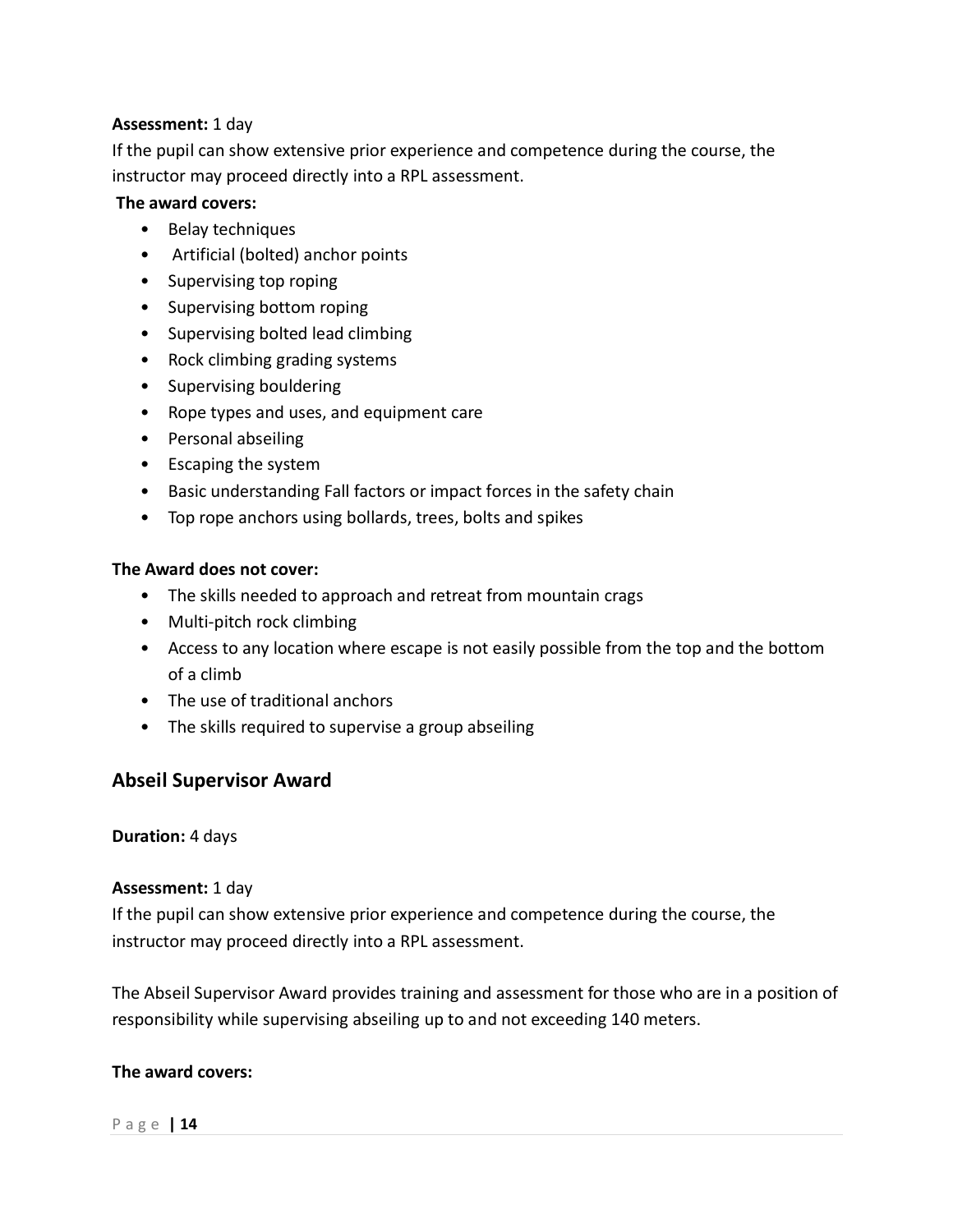- Belay techniques
- Artificial (bolted) anchor points and bollards, trees and spikes
- Group supervision
- Non- releasable abseils
- Re-leasable abseils
- Retrievable abseils
- Ascending the rope
- Hauling systems
- Local rescue structures
- Pick-offs
- Passing knots
- Rope types and uses, and equipment care

## **The award does not cover:**

- The skills needed to approach and retreat from mountain crags
- Access to any location where escape is not easily possible from the top and the bottom of the abseil site
- Multiple abseils, or abseils that involve intermediate stances

# <span id="page-14-0"></span>**Single Pitch Supervisor Award (SPSA):**

## **Duration:** 3 days

## **Assessment:** 1 day

If the pupil can show extensive prior experience and competence during the course, the instructor may proceed directly into a RPL assessment.

The Single Pitch Supervisor Award provides training and assessment for those who supervise single pitch traditional and sport rock climbing.

## **The award covers:**

- Lead climbing of trad routes
- Lead climbing of sport routes
- Belay techniques
- Artificial (bolted) and trad anchor systems
- Basic understanding of Fall factors and impact forces in the safety chain
- Group supervision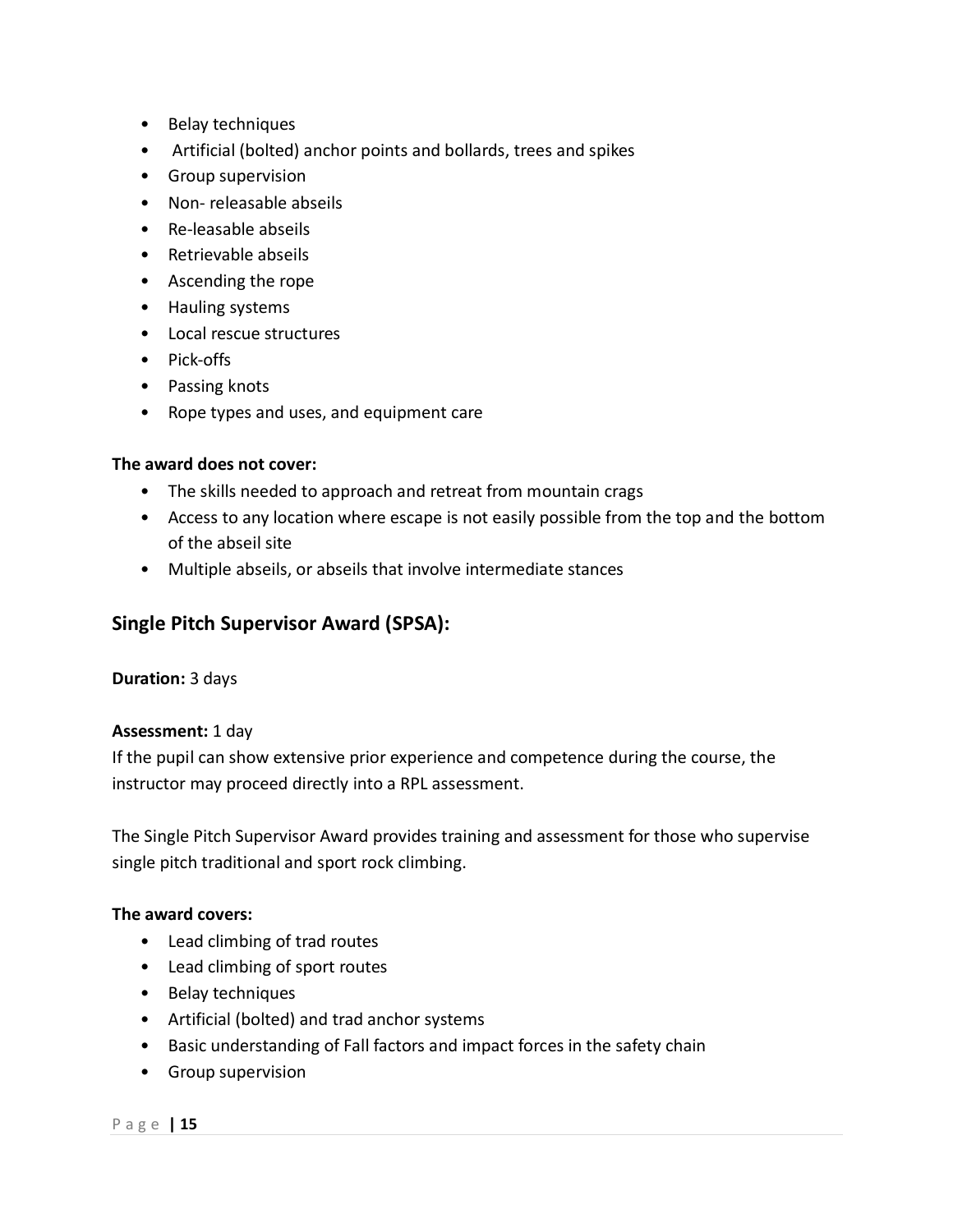- Non-releasable abseils
- Retrievable abseils
- Ascending the rope
- Hauling systems
- Local rescue structures
- Rope types; and uses and equipment care

#### **The award does not cover:**

- The skills needed to approach and retreat from mountain crags
- Multi-pitch rock climbing and it's supervision
- Access to any location where escape is not easily possible from the top and the bottom of a climb
- Releasable abseils

## <span id="page-15-0"></span>**Mountain Leader Award**

The Mountain Leader Award is an award to promote the safe enjoyment of the hills and mountains. The scheme provides training and assessment in the technical and group management skills required by those who wish to lead groups in the mountains, hills and wilderness of southern Africa. It integrates experience, training and assessment in a variety of testing conditions in mountainous country.

#### **Duration:** 4 days

#### **Assessment:** 2 day

If the pupil can show extensive prior experience and competence during the course, the instructor may proceed directly into a RPL assessment.

#### **The course covers:**

- Navigation on trails
- Basic off-trail navigation
- Weather prediction
- Safety on steep ground
- River crossings
- **•** Group leadership
- Camp craft and hygiene
- Emergency procedures
- Mountain rescue structures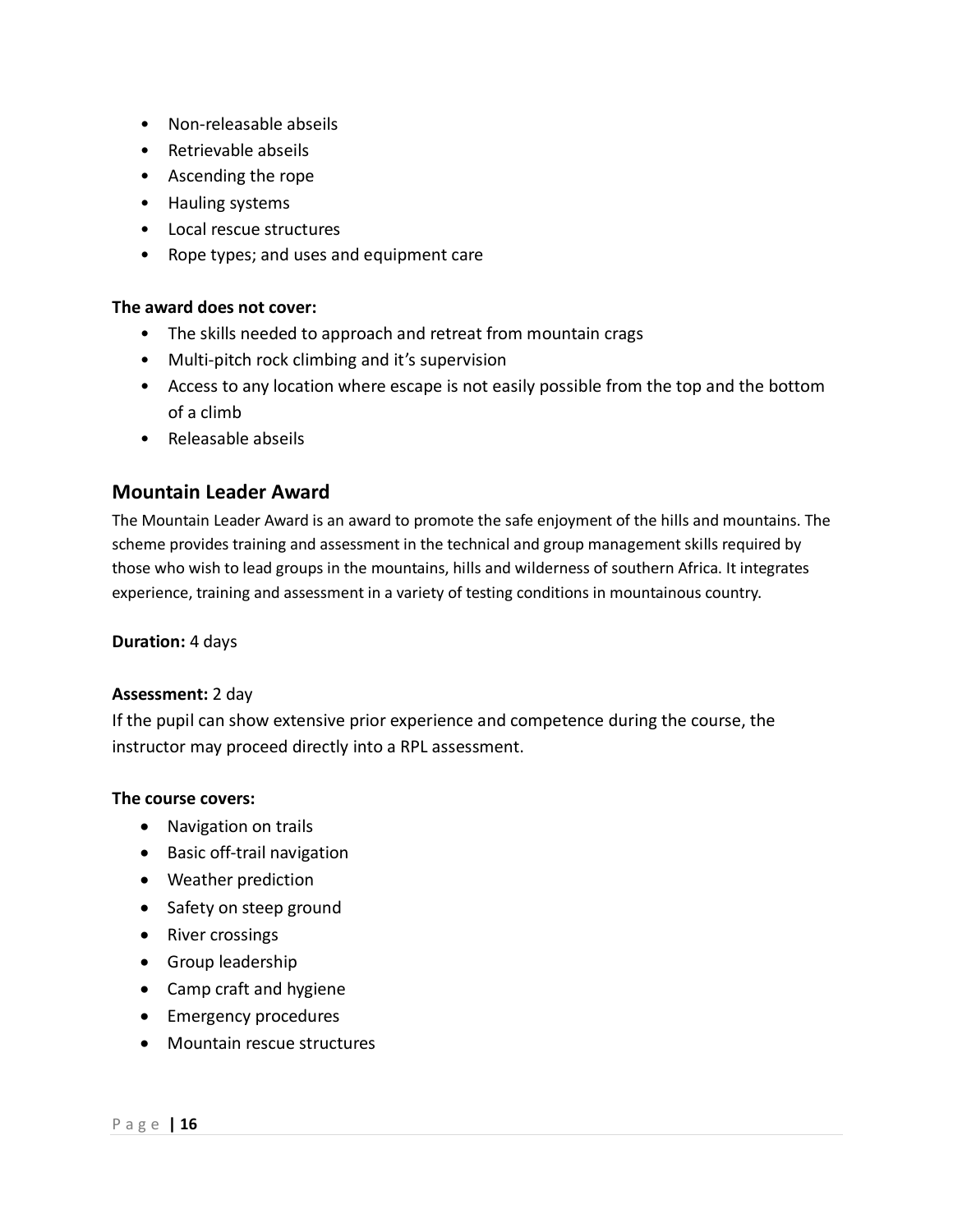# <span id="page-16-0"></span>**International Mountain Leader Award**

The International Mountain Leader Award provides comprehensive training and assessment for individuals who aspire to work as leaders in southern Africa and further afield. It integrates training, experience and assessment in a variety of realistic situations.

The Award provides training and assessment in the skills required for leading and educating groups worldwide in summer conditions and also on easy snow covered, rolling, Nordic type terrain in the "middle mountains" in winter conditions. The scheme does not involve the techniques and equipment of alpinism or glacial travel

**Duration:** 6 days

#### **Assessment:** 4 days

#### **The award covers:**

- Advanced navigation on and off trail
- Weather prediction and understanding
- Safety on steep ground, including the use of a rope
- River crossings with and without the use of a rope
- Movement over snow covered terrain
- Mountain hazards and their avoidance
- Group leadership
- Camp craft and hygiene
- **•** Emergency procedures
- Mountain rescue structures

# **Kloofing Leader Award (KLA):**

**Prerequisite:** Candidates should possess skills equivalent to Basic Kloofing and Mountain Leader Award.

**Duration:** 4 days

**Assessment:** 2 days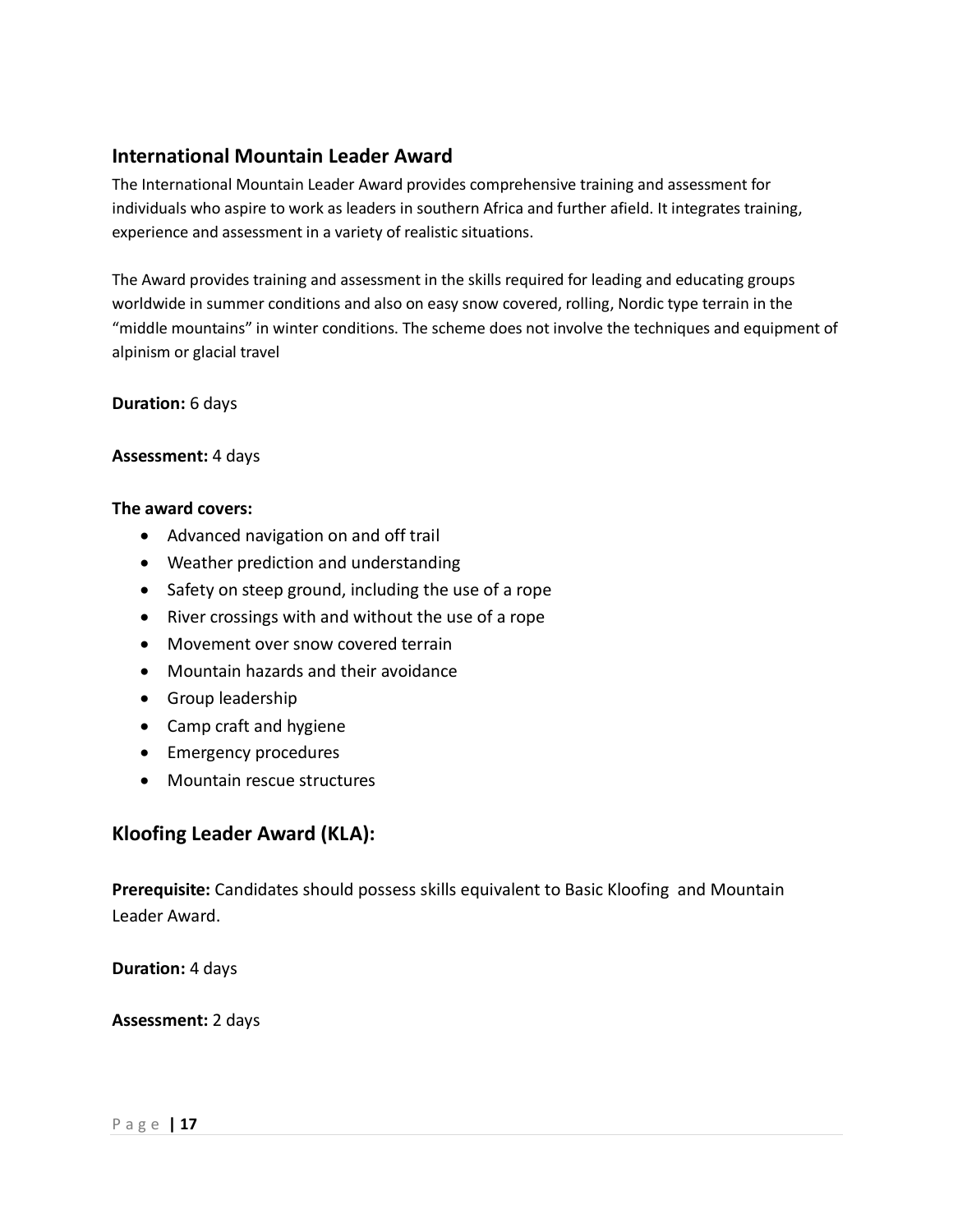The Kloofing Leader Award provides structured training and assessment for the leaders of parties engaged in kloofing.

## **The award covers:**

- Outdoors leadership and the law
- Trip planning and logistics
- Group leadership and management techniques
- Advanced kloofing ropework techniques
- Supervising novices in kloofing
- Prevention and management of injuries and illnesses common to kloofing
- Basic water rescue techniques
- Managing kloofing emergencies
- Rescue structures in SA

## **The award does not cover:**

- The skills needed to approach and retreat from mountain crags
- Multi-pitch rock climbing and it's supervision
- Access to any location where escape is not easily possible from the top and the bottom of a climb
- Releasable abseils

# <span id="page-17-0"></span>**Instructor Awards**

The Instructors Awards provides comprehensive training and assessment for individuals working as instructors privately or at mountaineering centers. The awards are primarily concerned with candidates' ability to run MDT courses and assessments in-line with the organisations requirements. Candidates are required to have attained certain previous MDT awards before attending an instructor course.

# <span id="page-17-1"></span>**Mountain Walking Instructor**

## **Requirements prior to course:**

Must hold the IML award prior to attending this course

**Duration of course:** 3 days

**Assessment:** 2 days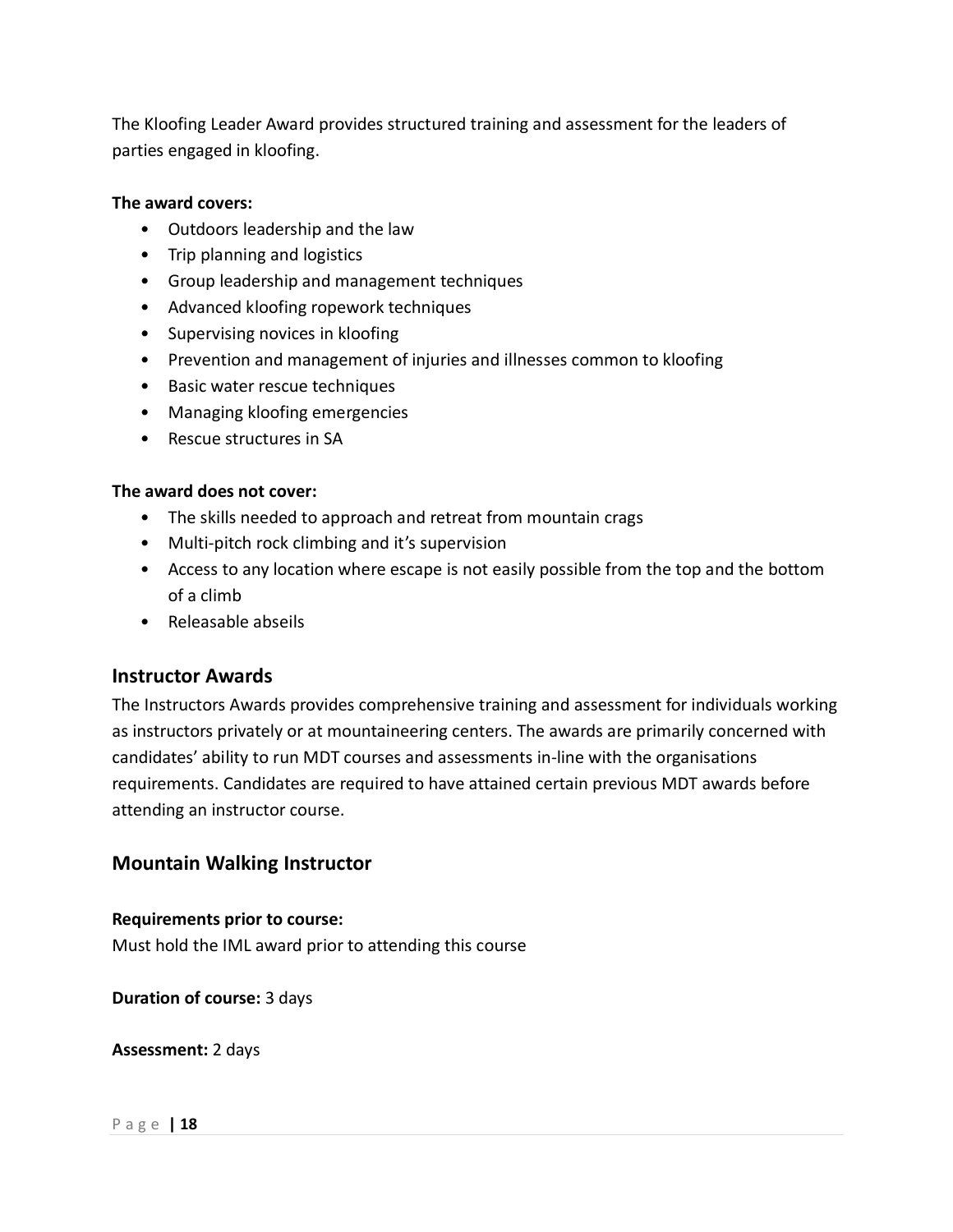#### **The course covers:**

- Syllabus of the ML award
- Syllabus of the IML award
- Syllabus of the Hiking Leader course
- Teaching methods of navigation
- Teaching methods of other aspects of syllabi
- MDT administration
- Assessment process and standards of MDT Awards

## <span id="page-18-0"></span>**Rock Climbing Instructor**

#### **Requirements prior to course:**

Must hold at least the SPSA, ASA and ML awards and have gained similar skills and experience to the RCL recreational course

#### **Duration of course:** 3 days

#### **Assessment:** 2 days

#### **The course covers:**

- Syllabus of the ML award
- Syllabus of the IML award
- Syllabus of the Beginner rock climber course
- Syllabus of the ASA award
- Teaching methods of navigation
- Checking of prescribed minimum experience requirements
- Teaching methods of other aspects of the syllabi
- MDT administration
- Assessment process and standards of MDT Awards

## **Kloofing Instructor**

#### **Requirements prior to course:**

Must hold the ML, ASA and KL awards prior to attending this course. Should also possess a lifesaving certificate or a Swift Water Rescue course prior to assessment.

## **Duration of course:** 2 days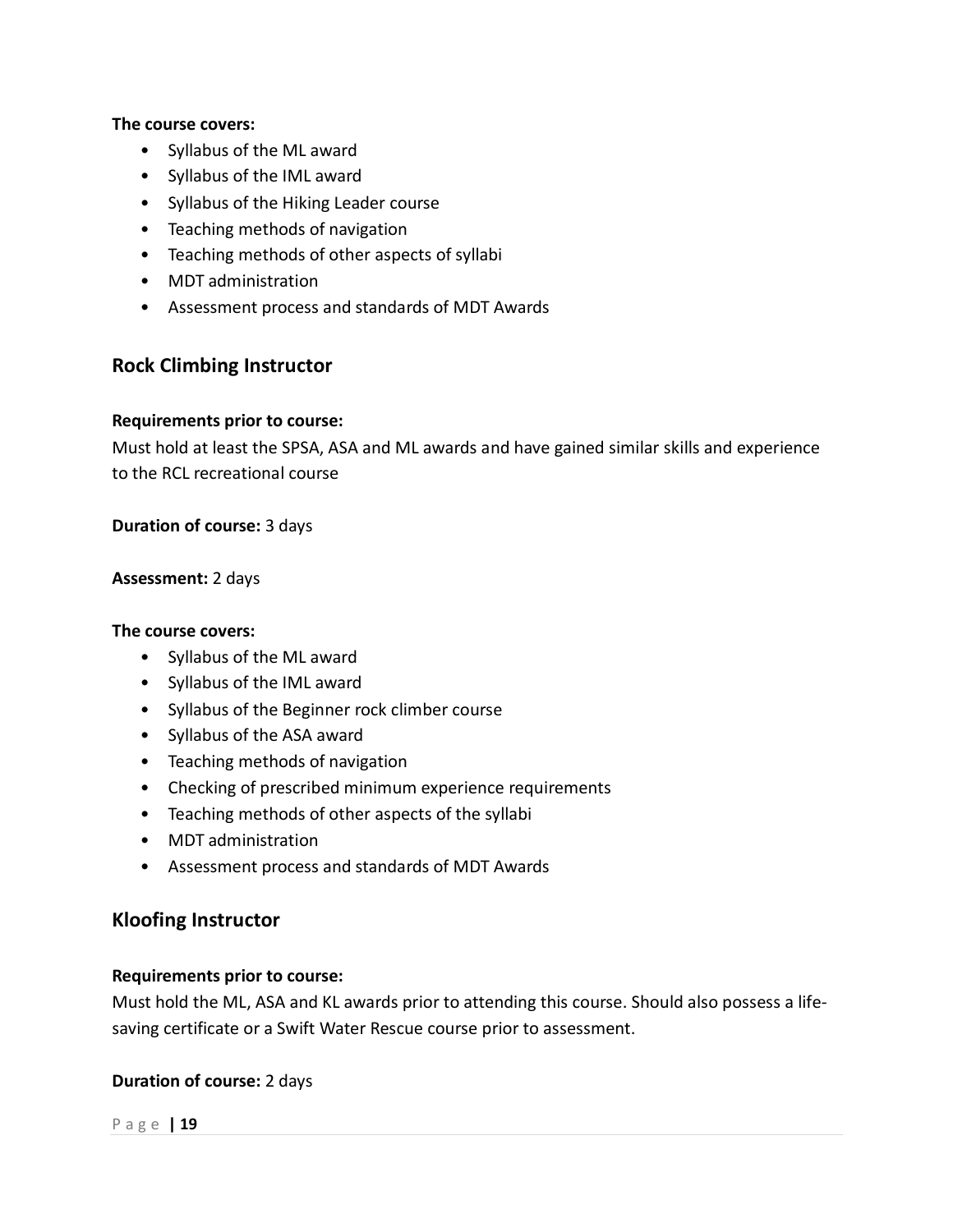## **Assessment:** 2 days

## **The course covers:**

- Syllabus of the ML award
- Syllabus of the AS award
- Syllabus of the KL award
- Teaching methods of all aspects of syllabi
- MDT administration
- Assessment process and standards of MDT Awards

## **Mountaineering Instructor Award**

The Mountaineering Instructors Award provides comprehensive training and assessment for individuals working as instructors in a voluntary capacity, privately or at mountaineering centers. It integrates training and assessment in a variety of testing conditions in mountainous country.

The program provides training and assessment in the skills required to teach and assess, general mountaineering, mountain hiking, mountain leadership and rock climbing and to conduct all courses and assessments of the MDT.

Some instructors will not teach certain aspects and can therefore omit the KLOOFING aspect, in which case the award will be endorsed with NO KLOOFING.

## **Requirements prior to course:**

Must hold at least the SPSA, ASA and ML awards and have gained similar skills and experience to the RCL, BSC and BIC recreational courses. Must hold the KI award in order not to be endorsed as NO KLOOFING.

**Duration of course:** 3 days

## **Assessment:** 4 days

## **The course covers:**

- Syllabus of the ML award
- Syllabus of the IML award
- Syllabus of the Beginner rock climber course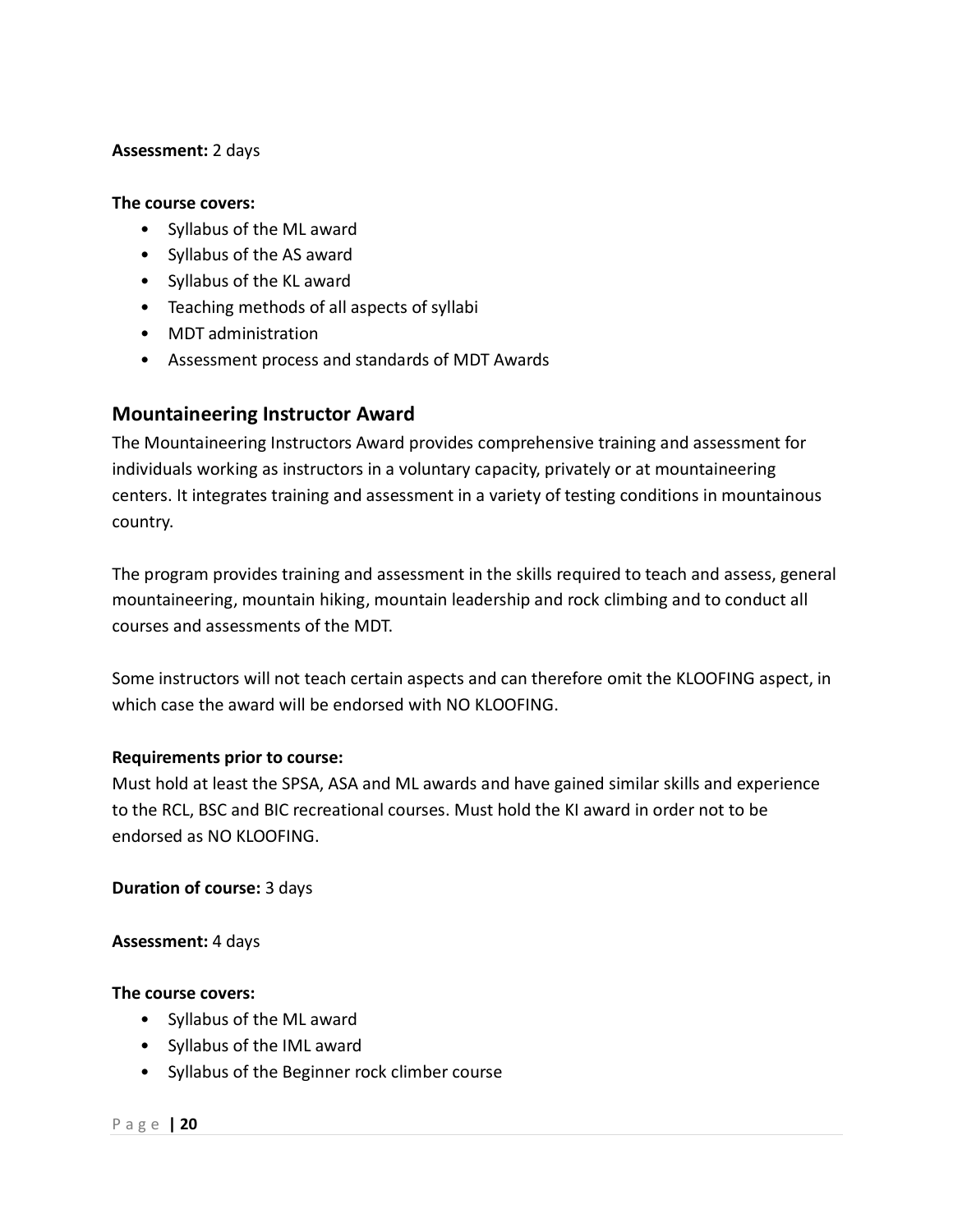- Syllabus of the ASA award
- Syllabus of the ML award
- Syllabus of the IML award
- Syllabus of the Hiking Leader course
- Syllabus of the Beginner Ice-climber
- Syllabus of the Beginner Snow-climber
- Syllabus of the Basic Kloofing course
- Syllabus of the Kloofing Leader award
- Teaching methods of navigation
- Checking of prescribed minimum experience requirements
- Teaching methods of other aspects of the syllabi
- MDT administration
- Assessment process and standards of MDT Awards

# <span id="page-20-0"></span>**Stages**

## <span id="page-20-1"></span>**Each program comprises of:**

- 1. Completion of a minimum prior experience/training checklist which is assessed by a Course Provider to confirm that the candidate is ready for leadership training
- 2. A training course & registration with the MDT
- 3. Further experience gained during a consolidation period
- 4. Assessment course comprising of theory and practical components
- 5. Moderation & certification

# <span id="page-20-2"></span>**The duration of training, consolidation and assessment for each award is as follows:**

It is assumed the candidate will have already completed the training required for levels below the one they are attempting.

# <span id="page-20-3"></span>**REGISTRATION**

## **The candidate wishing to register must:**

- 1. Be not less than eighteen years of age at time of assessment
- 2. Have a genuine interest in the activity and the supervision of groups

#### P a g e **| 21**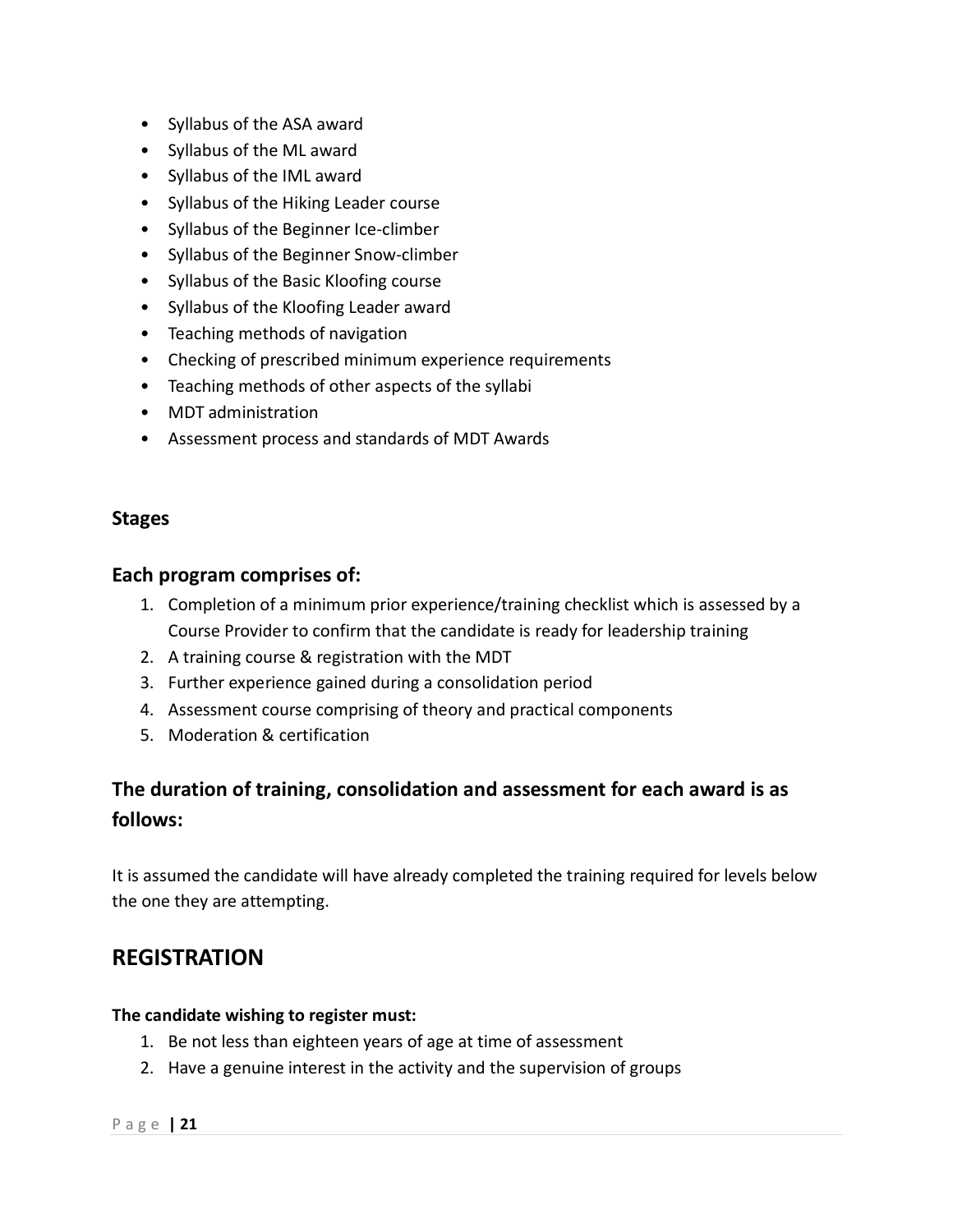3. Complete the registration procedure. This should be obtained from and submitted to the MDT via an approved Course Provider.

Acceptance onto leadership training courses is not guaranteed. Potential Candidates must have met the minimum requirements for attendance on a leadership training course prior to acceptance.

Course Providers are given a period of 14 days from the date of completion of the course, to submit the registration details of their course attendees to the MDT. The MDT administration then has a further 14 days to process these registrations, and to supply you with your registration number as recorded on the MDT database

Please feel free to contact the MDT administration at any time to check up on your registration process. You should receive an e-mail / sms / phone call / letter confirming receipt of your registration form once the MDT administration has received it. If you do not receive such confirmation, you may contact the MDT administration, who will contact the Course Provider immediately should the registration details not yet have been submitted.

<span id="page-21-0"></span>The purpose of this is to ensure speedy registration, leading to satisfied MDT trainees. Please be assured of our commitment to aid you in this process.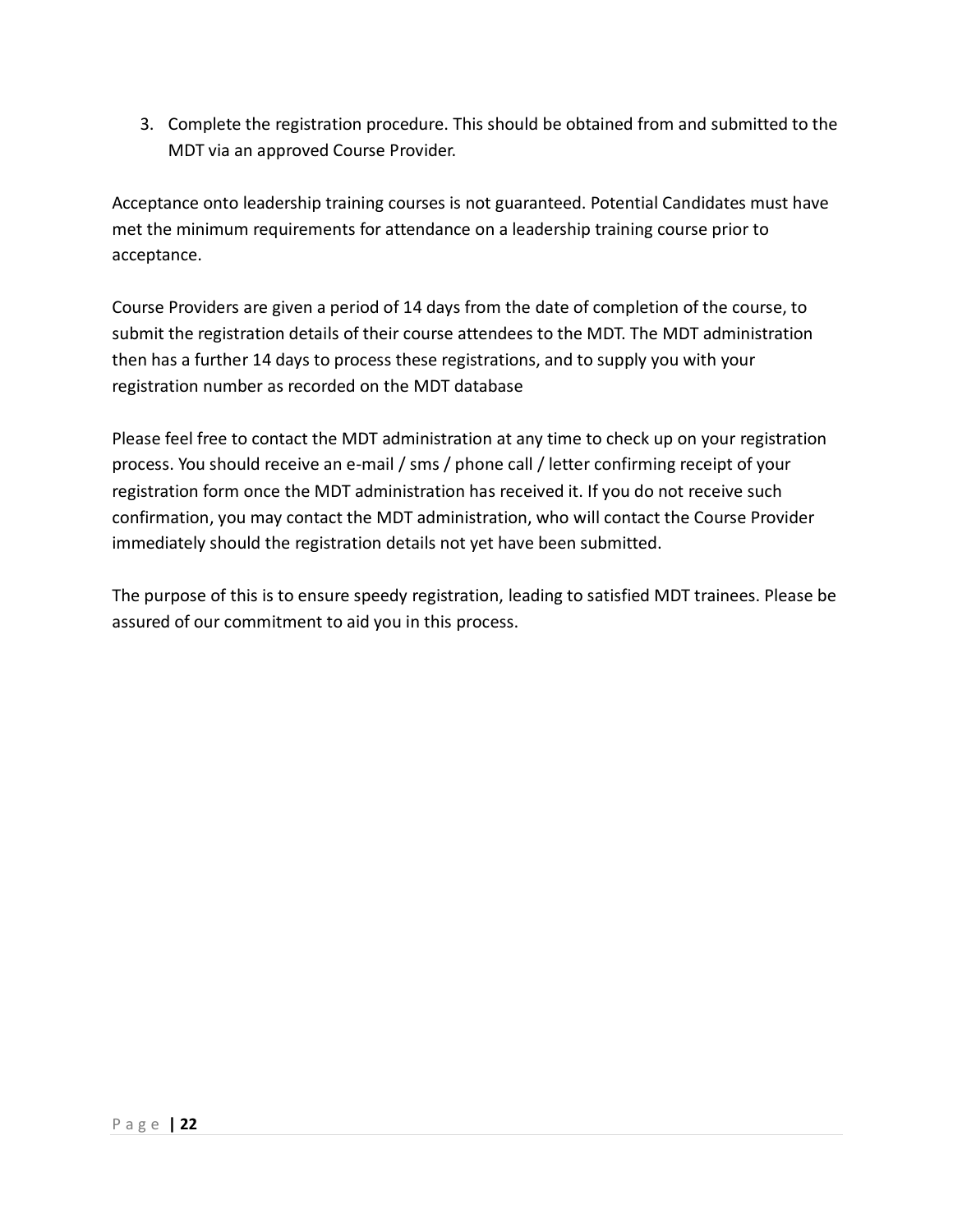# **TRAINING**

Candidates must attend a formal training course run by an approved Course Provider. The course addresses the requirements of each award.

All courses assume the candidate has completed a recreational course in the discipline concerned or has substantial prior experience.

# <span id="page-22-0"></span>**COURSE PROVIDERS**

**Course providers may only provide the following courses or assessments as follows:**

| <b>Course</b>                   | <b>Course provider</b>                     |  |
|---------------------------------|--------------------------------------------|--|
| <b>Basic Hiking Course</b>      | Mountain Walking Instructor                |  |
| <b>Mountain Leader</b>          | Mountain Walking Instructor                |  |
| <b>Mountain Leader</b>          | Mountain Walking Instructor                |  |
| International Mountain Leader   | Mountain Walking Instructor                |  |
|                                 |                                            |  |
| <b>Beginner Abseiling</b>       | Rock Climbing or Mountaineering Instructor |  |
| Beginner Rock climbing          | Rock Climbing or Mountaineering Instructor |  |
| <b>Rock Climbing Leader</b>     | Rock Climbing or Mountaineering Instructor |  |
|                                 |                                            |  |
| Beginner Ice Climber            | Mountaineering Instructor                  |  |
| <b>Beginner Snow Climber</b>    | Mountaineering Instructor                  |  |
|                                 |                                            |  |
| <b>Wall Climbing Supervisor</b> | Rock Climbing or Mountaineering Instructor |  |
| <b>Abseil Supervisor Award</b>  | Rock Climbing or Mountaineering Instructor |  |
| Single Pitch Supervisor Award   | Rock Climbing or Mountaineering Instructor |  |
| <b>Mountain Leader</b>          | Mountain Walking Instructor or             |  |
|                                 | Mountaineering Instructor                  |  |
| International Mountain Leader   | Mountain Walking Instructor or             |  |
|                                 | Mountaineering Instructor                  |  |
|                                 |                                            |  |
| <b>Basic Kloofing</b>           | Kloofing Instructor                        |  |
| Kloofing Leader Award           | Kloofing Instructor                        |  |

Quality control checks will be undertaken by the MDT via a course quality assurance which must be filled in by each candidate then collected and returned to the MDT by the Course Provider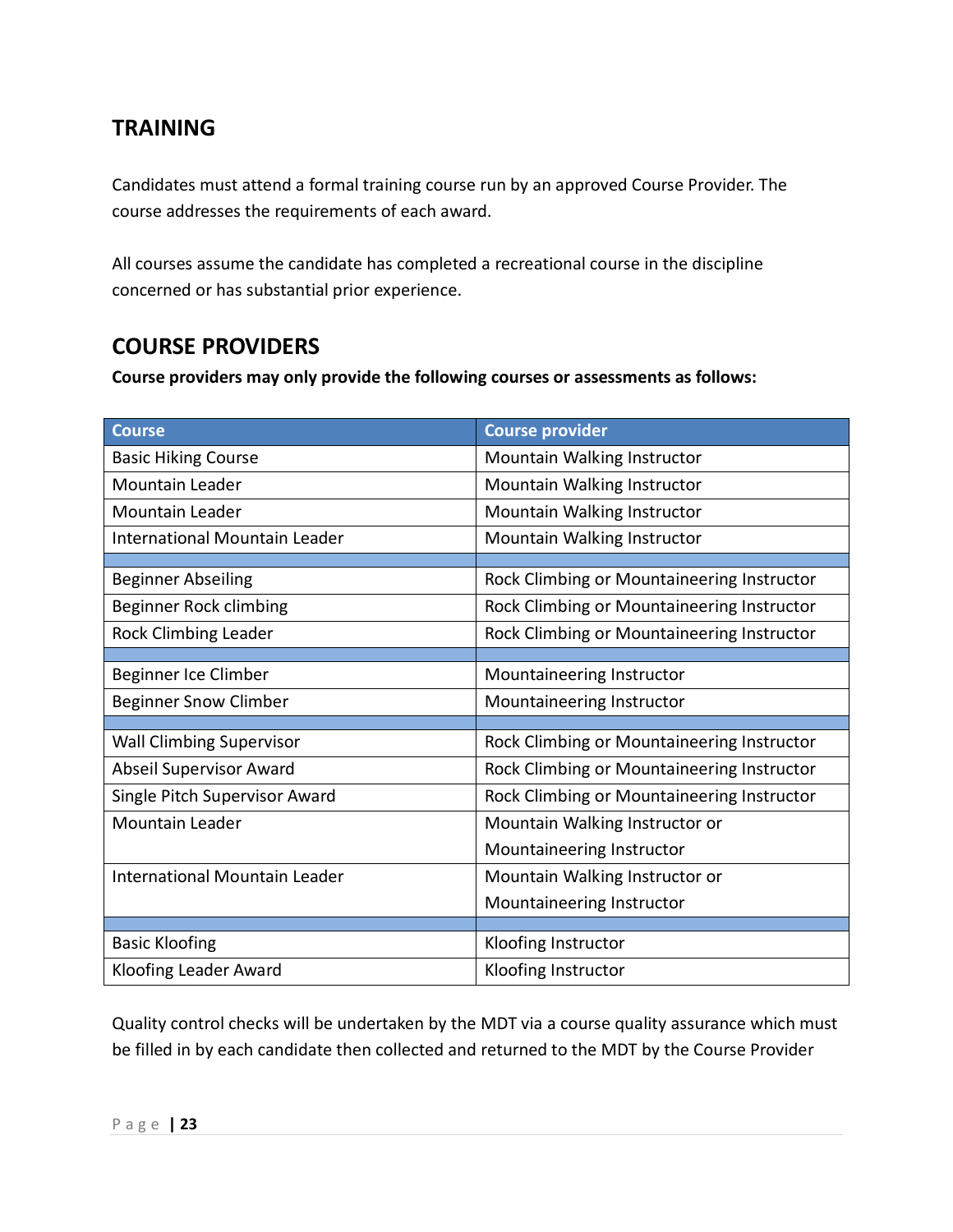along with the Candidates' registration form. Any course provider who fails to adhere to the MDT's guidelines will be refused / discontinued Course Provider status.

It is important that any Candidate attending an MDT training course, personally confirms that the Course Provider is registered as such, for that level by checking the MDT's website and list of approved Course Providers, or contacts the MDT Administrator for confirmation.

# <span id="page-23-0"></span>**MODULAR FORMAT**

Some training courses may be run as complete courses or as modules of each course in order to make training more easily available for people with limited time available. This is often dependant on the individual course as some courses do not lend themselves to modulisation.

# <span id="page-23-1"></span>**FIRST AID**

At the beginning of the assessment course the candidate must hold a currently valid and approved first aid certificate.

# <span id="page-23-2"></span>**LOGBOOK**

Experience gained by the candidate should be recorded in the MDT Logbook (Available from the MDT website). Entries should be concise, easily readable and should include participation, supervising and other relevant experience.

# <span id="page-23-3"></span>**The logbook is divided into sections and includes:**

- Particulars of the logbook holder
- A record of experience gained
- The particulars of the training course, completed by the Director of Training
- The particulars of the assessment course

# <span id="page-23-4"></span>**CONSOLIDATION**

During the period between the training and assessment courses, the candidate is expected to gain extensive experience at a wide range of venues and some practice in the supervision of groups.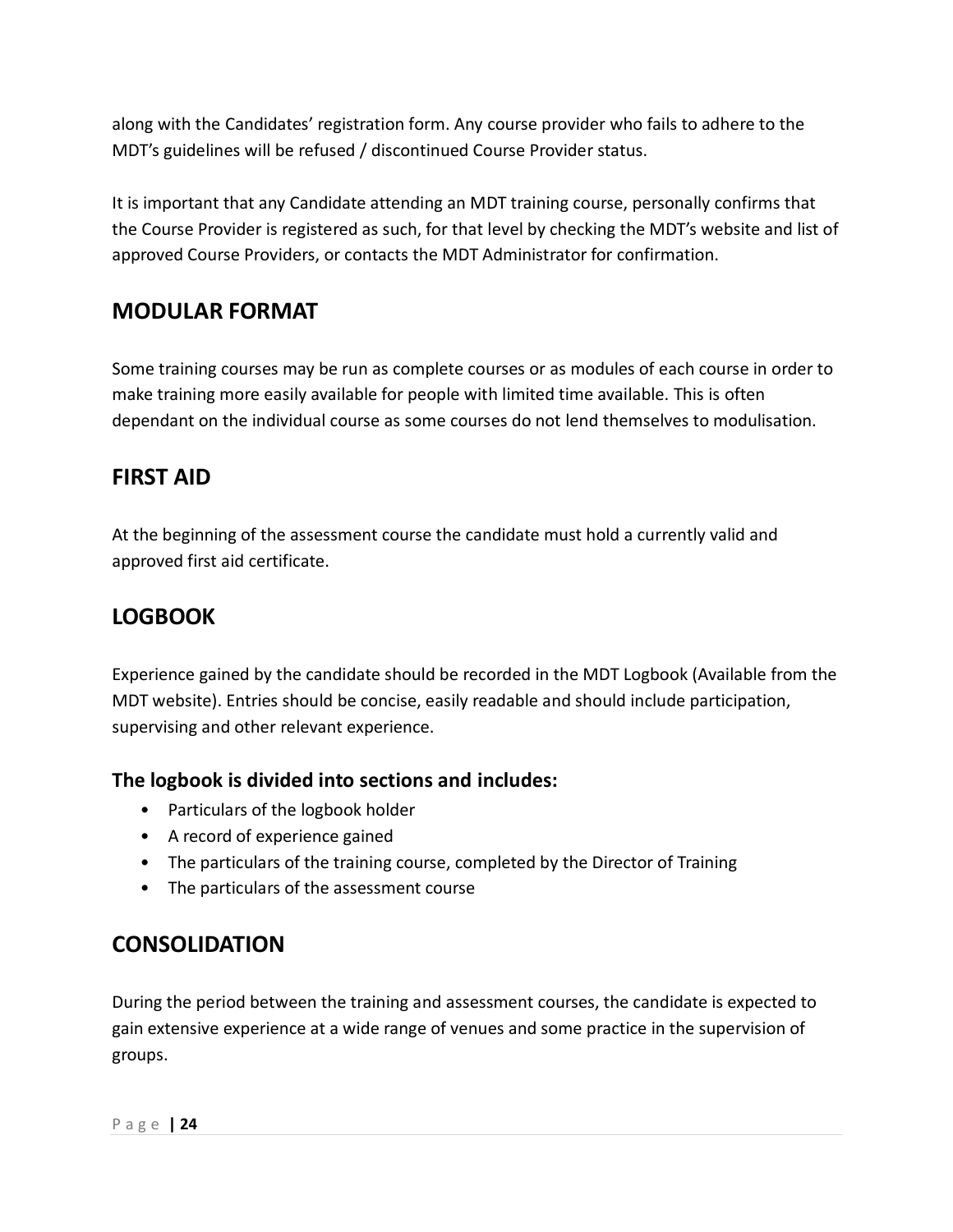The consolidation period is as listed in the table listed under the section "Stages".

# <span id="page-24-0"></span>**EXPERIENCE**

Candidates often experience some difficulty when compiling logbooks, in trying to determine whether or not they meet the experience requirements of the Program. The Director of Assessment is looking for both depth and breadth of experience since a candidate who only has the minimum experience is unlikely to benefit from either training or assessment courses.

The Mountain Training Program is South African oriented; therefore, experience recorded should reflect this. Whilst experience gained abroad is undoubtedly valuable, it is not necessarily the most appropriate.

# <span id="page-24-1"></span>**ASSESSMENT**

# <span id="page-24-2"></span>**Before attending an assessment course the candidate must:**

- Have registered with the MDT
- Have attended a training course
- Have the minimum experience as listed in the table below
- Be familiar with all aspects of the syllabus
- Hold a valid approved first aid certificate

The candidate will be expected to present a pre-assessment checklist, logbook and first aid certificate to the Assessor, to confirm that the pre-assessment requirements of the program have been met.

During the assessment course, the candidate will be tested in accordance with the syllabus requirements.

# <span id="page-24-3"></span>**The Director of Assessment will endorse the candidate in one of three ways:**

## <span id="page-24-4"></span>**Pass**

<span id="page-24-5"></span>Awarded where the candidate has demonstrated proper knowledge and application of the course syllabus and has shown the necessary experience.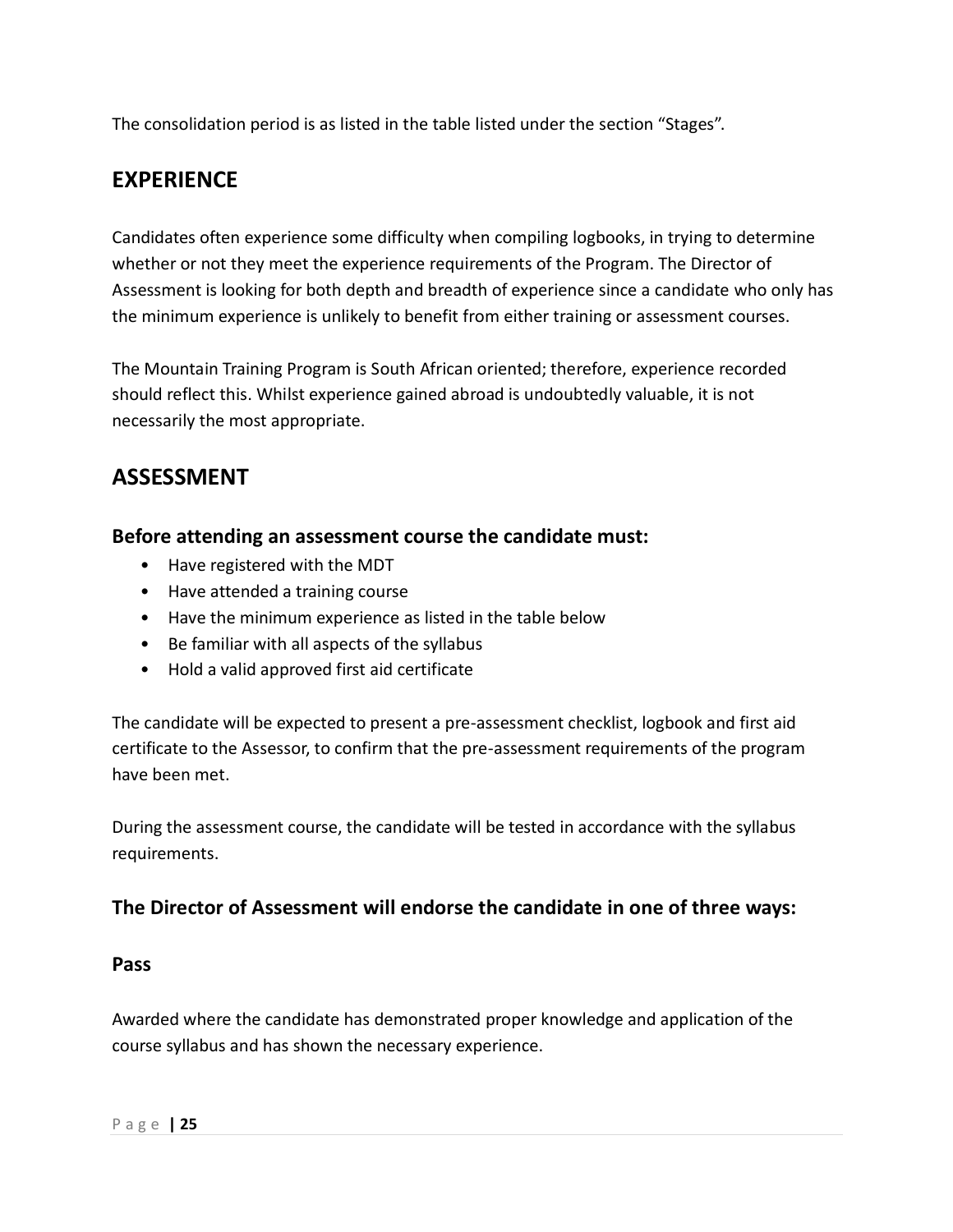# **Deferred**

Awarded where the candidate has generally performed at the required standard and shown the necessary experience and attributes, but where complete proficiency has not been attained. Written recommendations for further experience will be given, along with details of the proposed reassessment.

## <span id="page-25-0"></span>**Fail**

Awarded where the candidate's performance has been weak, or the necessary experience and attributes have not been shown.

An assessment report will be submitted to the MDT Administrator for moderation and issuing of a certificate where applicable.

# <span id="page-25-1"></span>**REASSESSMENT**

The reassessment must follow a minimum period of three months. The candidate may only take two reassessments before being required to take the entire course again. Since the reassessment will be based on information gained during the assessment all reassessments must be completed within a five-year period.

# <span id="page-25-2"></span>**RECOGNITION OF PRIOR LEARNING**

Exemption through RPL from the training and consolidation period is possible for the candidate who can demonstrate substantial experience prior to registration. It must be stressed that the consolidation period is an essential part of the preparation for assessment, enabling the candidate to personally evaluate the techniques demonstrated during training.

# <span id="page-25-3"></span>**MODERATION**

Every assessment undertaken by a Course Provider is moderated and candidates must understand that any provisional result given to them by their Course Provider may be overturned by the Moderation process. Full details will be provided to the candidate and Course Provider in this case. Full details of the Moderation process can be obtained from the MDT's Moderation Policy document.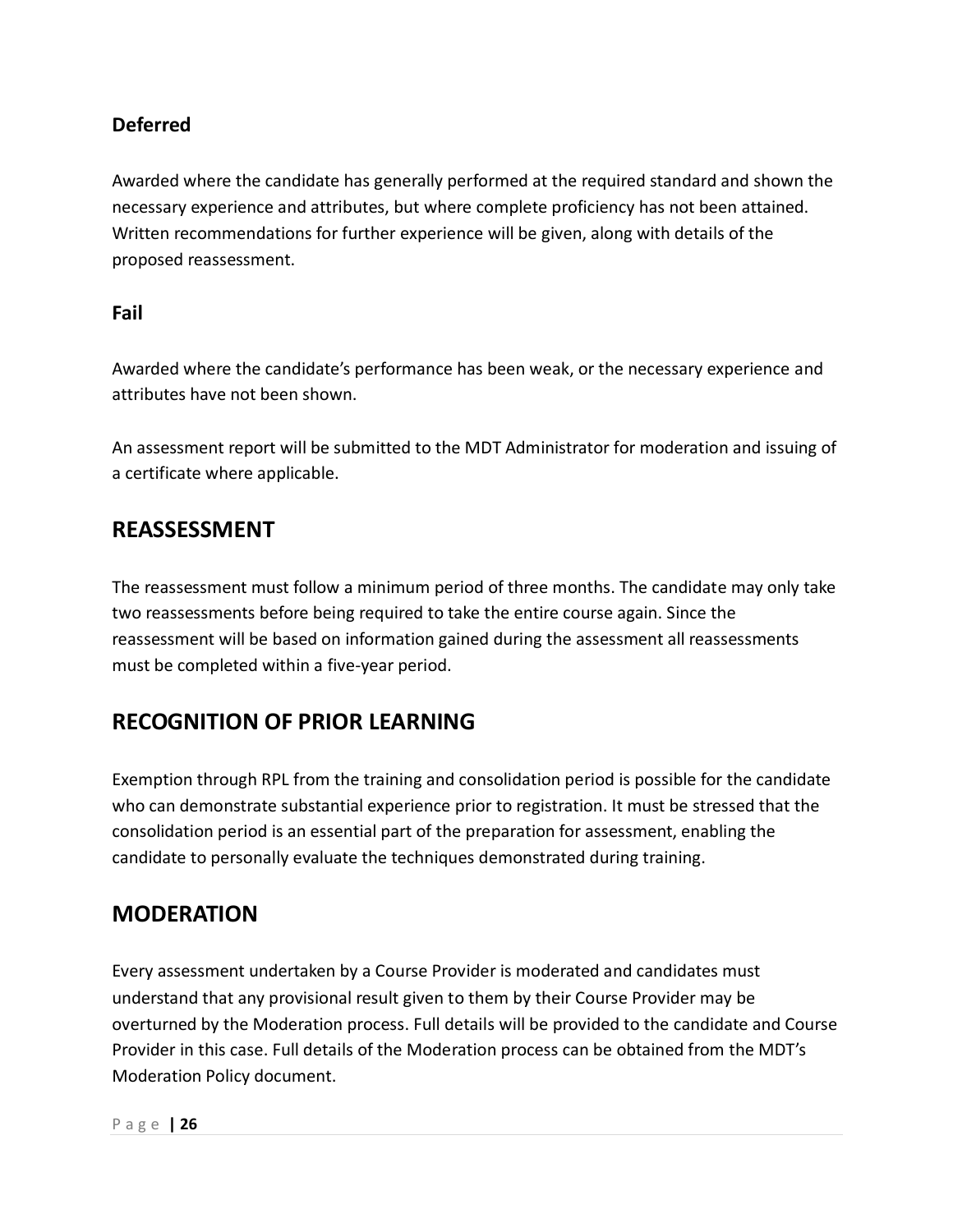# <span id="page-26-0"></span>**COMPARISON WITH THE NATIONAL QUALIFICATIONS FRAMEWORK**

The South African Qualifications Authority (SAQA) registered National Qualifications are "work based" qualifications.

The SAQA Qualifications are unit standard based and are recognised by the SA Government for use for the purpose of registering as a professional guide with the Department of Environmental Affairs and Tourism (DEAT) in terms of the 2nd Tourism Amendment Act of 2000.

The MDT Awards are widely recognized by industry role players, but are not recognised by DEAT for purpose of the 2nd Tourism Amendment Act o f 2000.

So should you wish to be a registered and legal guide in SA, you must hold the SAQA Qualification, the MDT Awards will not be sufficient for this purpose, however if your need is non-professional, then the MDT awards program is the way to go.

In fact the SAQA and MDT qualifications are so similar, (the SAQA Units were written based on the MDT program), that the MDT Training Program is still a good option for the training part of your qualification before you apply for assessment, whether you need a SAQA National Qualification or an MDT Award.

# <span id="page-26-1"></span>**SUITABILITY**

It is the duty of the organising authority to decide whether an award holder possesses the personal attributes needed to take responsibility for the care of individuals, groups or clients. It is the combination of technical skill, wide experience and personal qualities that form the basis for effective leadership. The program assesses the technical skills and experience; the organising authority has to gauge the personal qualities.

# <span id="page-26-2"></span>**RECOGNITION OF PREVIOUS LEVELS**

Holders of previous levels of MDT awards will be deemed to hold the equivalent of those awards, subject to the standard renewal period, at which time the new requirements will need to be met.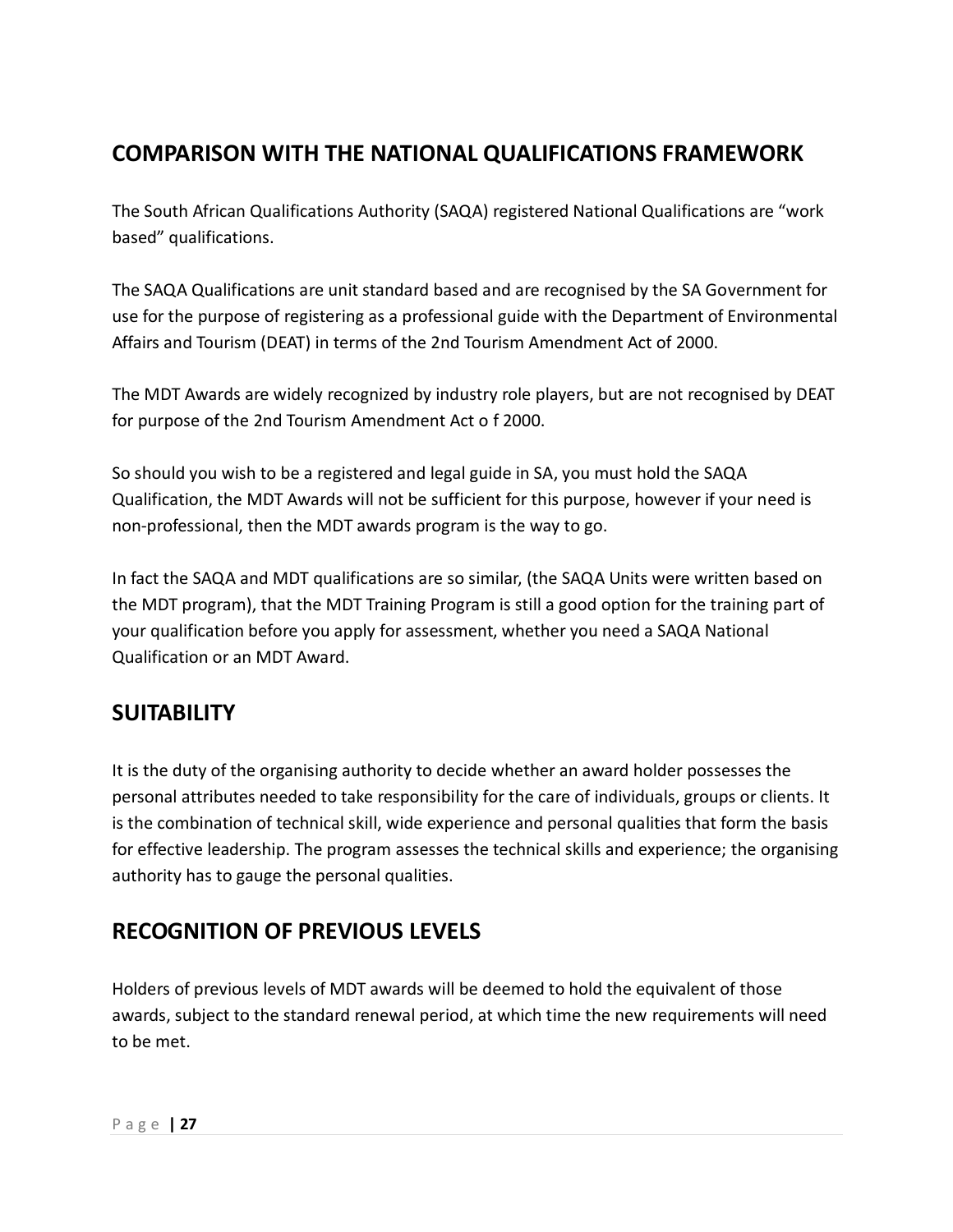# <span id="page-27-0"></span>**DEFINITIONS**

## **For the purpose of these programs:**

**A Leader** is a person who can take responsibility for other people and lead or supervise an activity.

**An instructor** is a person who can teach people, including beginners, so they are competent to take part in an activity.

**Abseiling** is defined as the controlled descent on a rope:

- Without the use of intermediate stances;
- Allowing the participant to be lowered to the ground at all times.

**Short Abseils a**re defined as not exceeding sixty meters in length, where the environment presents little objective danger, with no difficulties of approach or retreat.

**Long Abseils** are defined as exceed in sixty meters.

**A quality mountain day** should contain elements of planning, exploration and navigation. It should be strenuous and reasonably demanding and ideally on unfamiliar terrain which will necessitate the use of navigation. Finally and perhaps most importantly, the end result will give a sense of achievement, satisfaction and enjoyment.

In terms of experience, the quality of a mountain day lies in a range of factors that make a positive contribution towards a person's development and maturity. Typically some or all of these criteria would be fulfilled:

- The individual takes part in the planning and leadership.
- Adverse conditions may be encountered and navigation skills are required away from marked paths.
- Experience must be in terrain and weather that is comparable to typical South African conditions.
- Attention is paid to safety, knowledge is increased and skills are practiced.
- The journey time is seven hours or more.

**A single pitch climb** is defined as one which: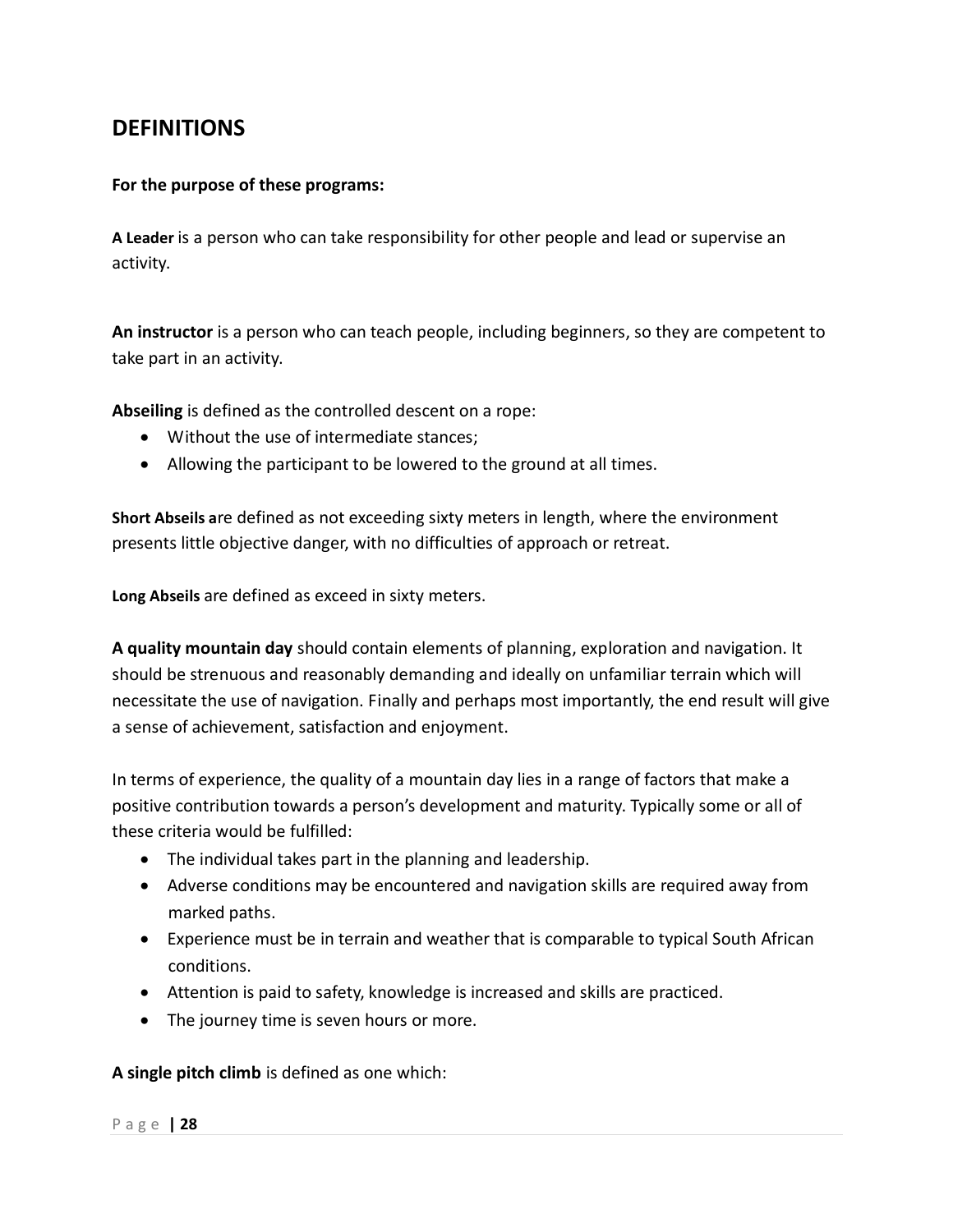- Is climbed without intermediate stances;
- $\bullet$  Is described as single pitch in a guide book;
- Allows students to be lowered to the ground at all times;
- In non-serious and has little objective danger;
- Presents no difficulties of approach or retreat, such as route finding or scrambling.

**A Top-roped climb** is defined as one which:

- Employs the use of a top-rope, where the participant is belayed from either below (bottom roping) or above (top roping);
- Allows the participant to be lowered to the ground at all times;
- In non-serious and has little objective danger;
- Presents no difficulties of approach or retreat, such as route finding or scrambling.

**A Kloof** (canyon) is defined as a deep, narrow, steep-sided (often vertical walled) valley, usually with a flowing watercourse (perennial or intermittent, resulting in "wet" and "dry" canyons). The biggest danger of kloofs is the inability to flee water which is rising rapidly for whatever reason.

<span id="page-28-0"></span>**Kloofing** is defined as moving either up or down a kloof using a combination of techniques which may include boulder-hopping, wading, swimming, jumping, scrambling and abseiling.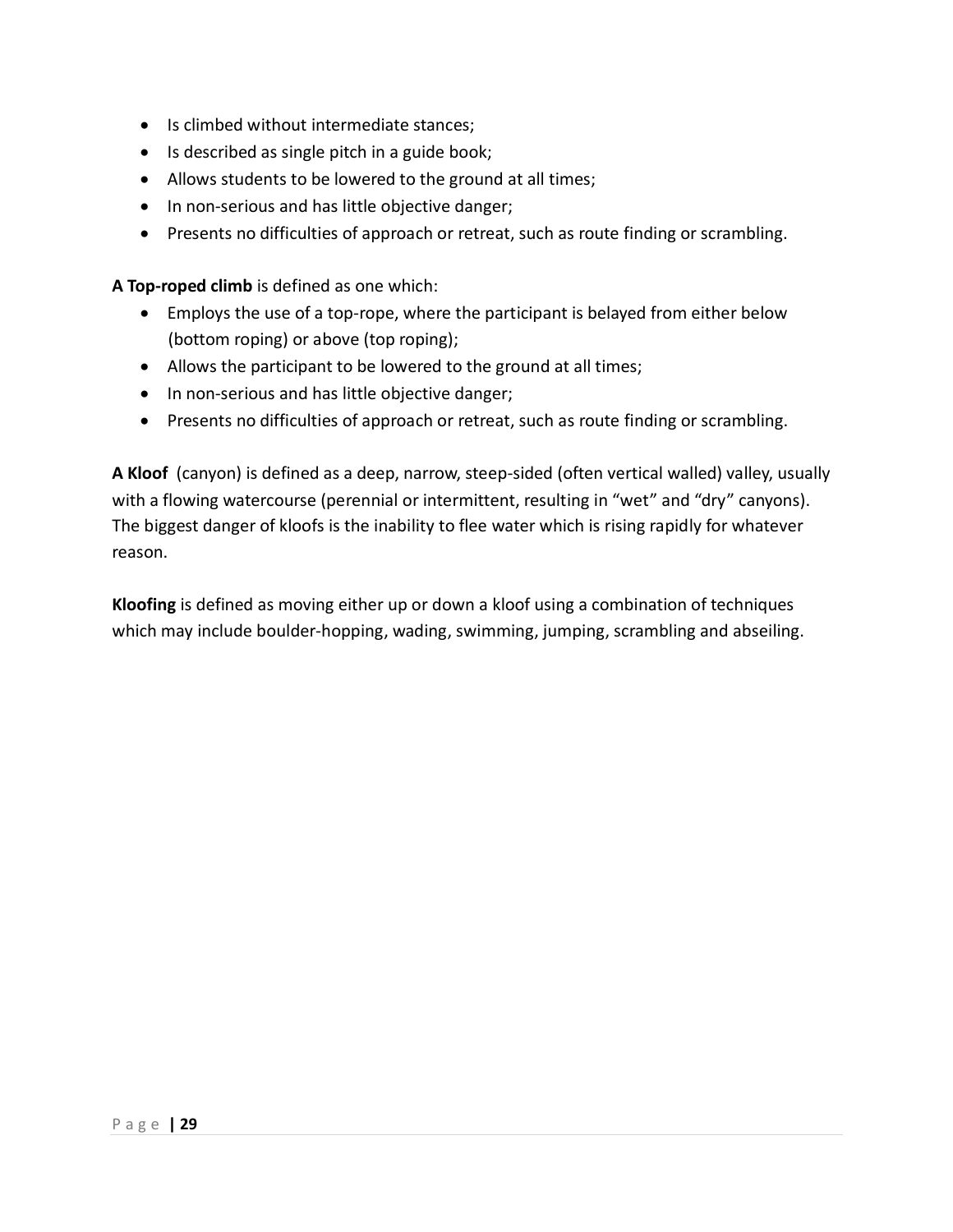# **NOTES**

1. A list of approved and accredited Course Providers is available from the MDT.

2. Ideally, the candidate during the consolidation period should be under the direction of qualified award holder.

<span id="page-29-0"></span>3. First Aid certificate levels should be suitable for the environment in which you will be operating and the type of injuries that may be sustained